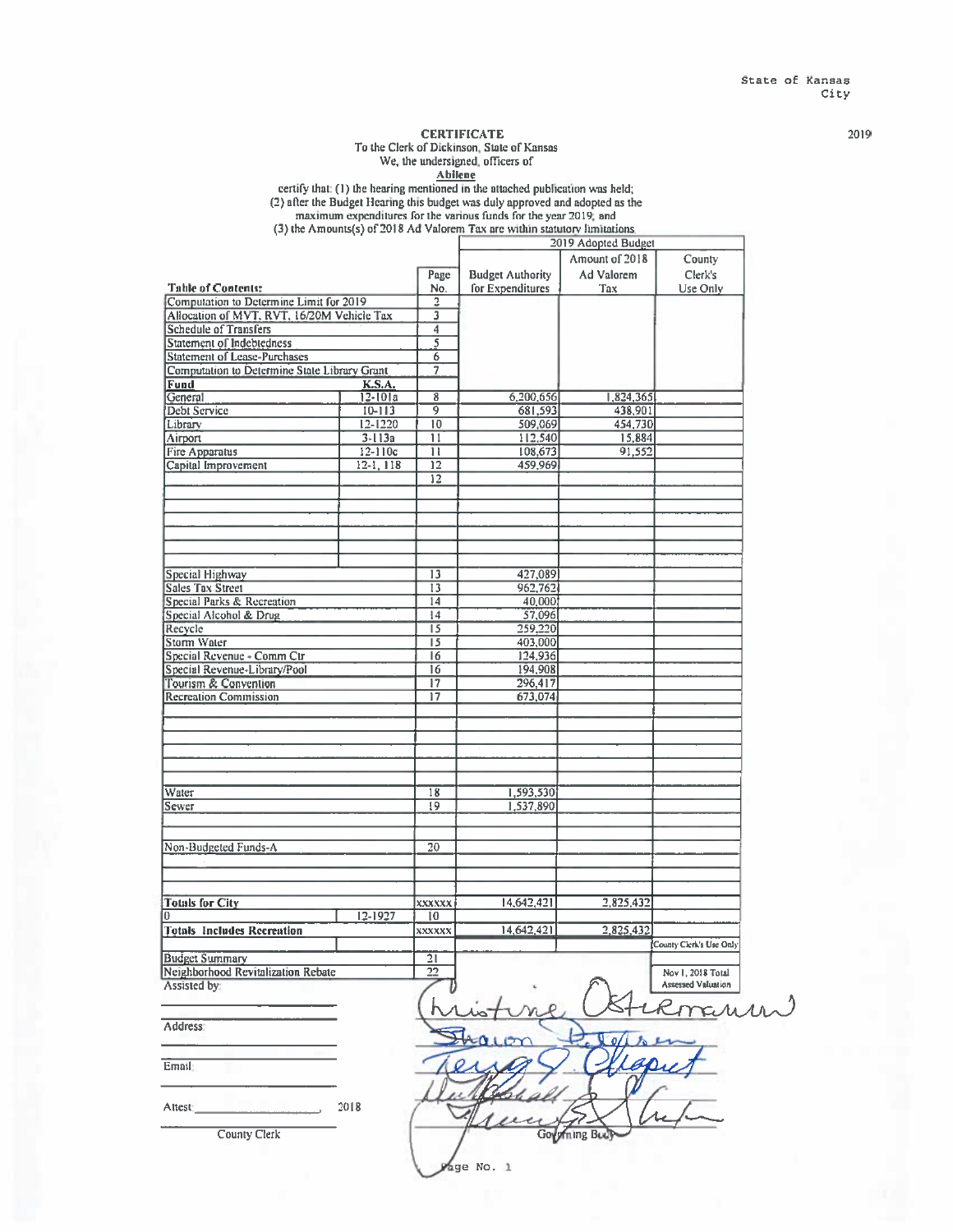| Abilene | 2019 |
|---------|------|
|---------|------|

#### **Computation to Determine Limit for 2019**

**Amount of Levy**

| 1. Total tax levy amount in 2018 budget |  |  |
|-----------------------------------------|--|--|
|-----------------------------------------|--|--|

| 2. Debt service levy in 2018 budget |  |
|-------------------------------------|--|
|-------------------------------------|--|

3. Tax levy excluding debt service  $\frac{1}{2}$ 

#### **2018 Valuation Information for Valuation Adjustments**

|    | 4. New improvements for 2018:                                                                                                                                                                                        |                      |      |
|----|----------------------------------------------------------------------------------------------------------------------------------------------------------------------------------------------------------------------|----------------------|------|
|    | 5. Increase in personal property for 2018:<br>5a. Personal property 2018<br>5b. Personal property 2017<br>5c. Increase in personal property (5a minus 5b)                                                            | (Use Only if $> 0$ ) |      |
| 6. | Valuation of annexed territory for 2018<br>6a. Real estate<br>State assessed<br>6b.<br><u> 1990 - John Barn Barn, amerikansk politiker (</u><br>6c. New improvements<br>6d. Total adjustment (sum of 6a, 6b, and 6c) |                      |      |
| 7. | Valuation of property that has changed in use during 2018                                                                                                                                                            |                      |      |
| 8. | Total valuation adjustment (sum of 4, 5c, 6d &7)                                                                                                                                                                     |                      |      |
| 9. | Total estimated valuation July 1,2018                                                                                                                                                                                |                      |      |
|    | 10. Total valuation less valuation adjustment (9 minus 8)                                                                                                                                                            |                      |      |
|    | 11. Factor for increase (8 divided by 10)                                                                                                                                                                            |                      |      |
|    | 12. Amount of increase (11 times 3)                                                                                                                                                                                  | $+$ \$               |      |
|    | 13. 2019 budget tax levy, excluding debt service, prior to CPI adjustment (3 plus 12)                                                                                                                                |                      |      |
|    | 14. Debt service in this 2019 budget                                                                                                                                                                                 |                      |      |
|    | 15. 2019 budget tax levy, including debt service, prior to CPI adjustment (13 plus 14)                                                                                                                               |                      |      |
|    | 16. Consumer Price Index for all urban consumers for calendar year 2017                                                                                                                                              |                      | 1.4% |
|    | 17. Consumer Price Index adjustment (3 times 16)                                                                                                                                                                     |                      |      |
|    | 18. Maximum levy for budget year 2019 including debt service, not requiring 'notice of vote publication'<br>or adoption of a resolution prior to adoption of he budget (15 plus 17)                                  |                      |      |

In no event will such resolution or published notice of the vote be required if the total budget year tax levy is \$1,000 or less. attach a copy of the published notice to this budget. you must, prior to adoption of such budget, adopt a resolution authorizing such levy and, subsequent to adoption of such budget, publish notice of vote by the governing body to adopt such budget in the official county newspaper and If the 2019 adopted budget includes a total property tax levy exceeding the dollar amount in line 18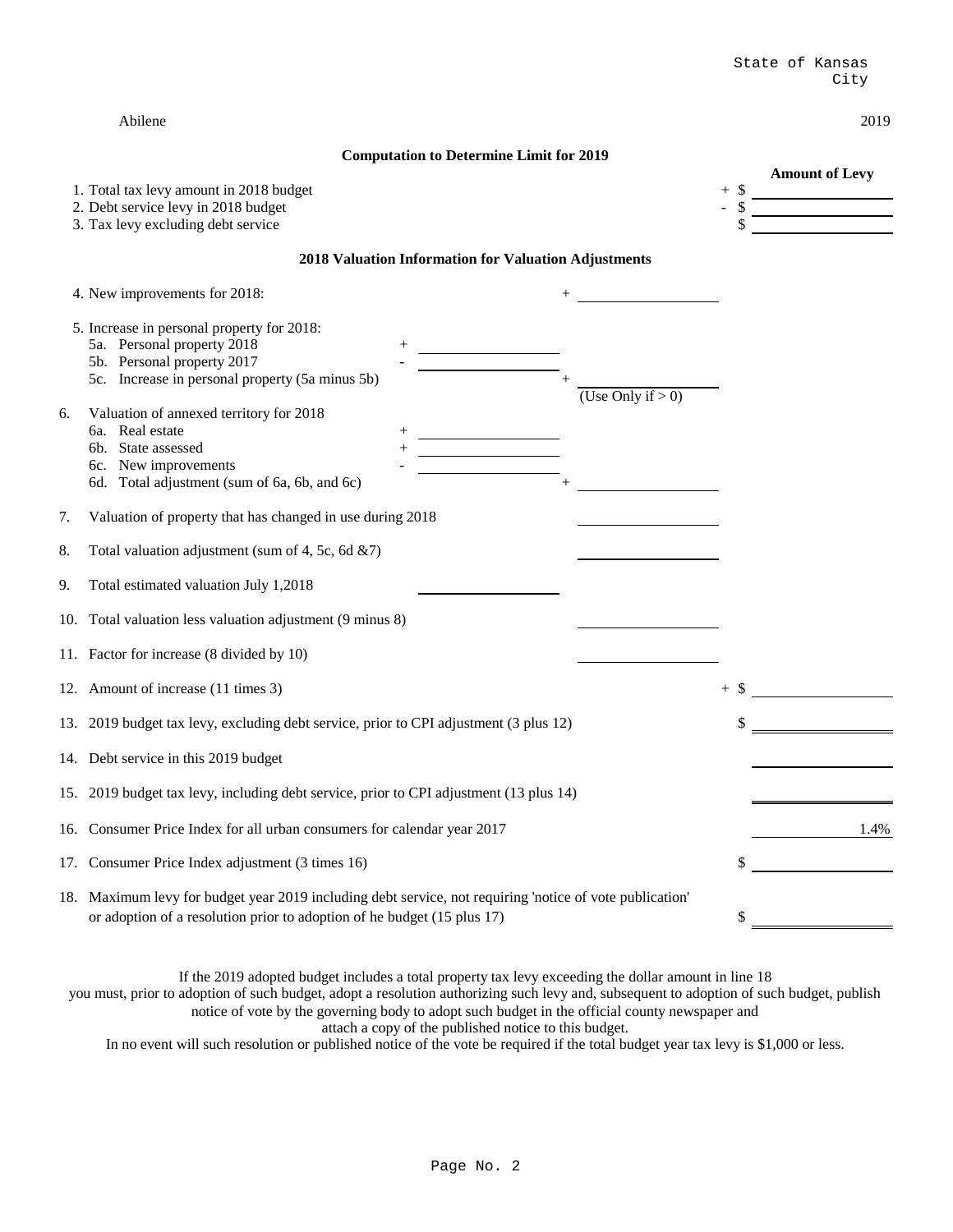|              | <b>Computation to Determine Limit for 2019</b>                                                                                                                                                                                                                                                                           |                                          |           |
|--------------|--------------------------------------------------------------------------------------------------------------------------------------------------------------------------------------------------------------------------------------------------------------------------------------------------------------------------|------------------------------------------|-----------|
|              | <b>Base Levy</b>                                                                                                                                                                                                                                                                                                         |                                          |           |
| 1)           | Total Tax Levy Amount (Dollars) in 2018 (From 2018 Budget - Certificate Page)                                                                                                                                                                                                                                            | 2,711,617                                |           |
| 2)           | Less: Tax Levies on Behalf of Another Political or Governmental Subdivision<br>2018 Library Levy (Dollars) (From 2018 Budget - Certificate Page)<br>2018 Recreation Commission Levy (Dollars) (From 2018 Budget - Certificate Page)<br>2018 Other Governmental Unit Levy (Dollars) (From 2018 Budget - Certificate Page) | 413,720                                  |           |
| 3)           | Net Tax Levy (Base)                                                                                                                                                                                                                                                                                                      |                                          | 2,297,897 |
|              | <b>Percentage Adjustments</b>                                                                                                                                                                                                                                                                                            |                                          |           |
|              |                                                                                                                                                                                                                                                                                                                          |                                          | 32,171    |
|              | 4) CPI Adjustment - 1.4%<br>(Line 4 Percentage Multiplied by Line 3 (Net Tax Levy)                                                                                                                                                                                                                                       |                                          |           |
| 5)           | Value of New Improvements (From June 15th County Clerk Valuation Document) (Includes both New<br><b>Construction and Remodel/Renovations Gains)</b>                                                                                                                                                                      | 392,418                                  |           |
| <sup>6</sup> | 2018 Personal Property Valuation (From June 15th County Clerk Valuation Document)<br>2017 Personal Property Valuation (From June 15th County Clerk Valuation Document)<br>Increase in Total Personal Property Valuations (cannot be less than zero)                                                                      | 2,404,505<br>2,471,383<br>$\overline{0}$ |           |
| 7)           | Real Property Added to Jurisdiction (From June 15th County Clerk Valuation Document)                                                                                                                                                                                                                                     | $\overline{0}$                           |           |
| 8)           | Real Property which has Changed in Use (From June 15th County Clerk Valuation Document)                                                                                                                                                                                                                                  | 95,154                                   |           |
| 9)           | Expiration of Property Tax Abatement (Assessed Valuation) (From June 15th County Clerk Valuation Document)                                                                                                                                                                                                               |                                          |           |
| 9a)          | Expiration of TIF district, rural housing incentive district, neighborhood revitalization district, or other similar<br>property tax rebate or reduction program (incremental increase in assessed valuation over base)                                                                                                  |                                          |           |
|              | 10) Total Assessed Value of Adjustments                                                                                                                                                                                                                                                                                  | 487,572                                  |           |
|              | 11) Total Assessed Valuation - June 15, 2018 (From June 15th County Clerk Valuation Document)                                                                                                                                                                                                                            | 54,860,710                               |           |
|              | 12) Adjustment Percentage (Line 10 / (Line 11 - Line 10))                                                                                                                                                                                                                                                                | 0.8967%                                  |           |
|              | 13) Dollar Value of Adjustments (Line 3 Multiplied by Line 12 Percentage)                                                                                                                                                                                                                                                |                                          | 20,606    |
|              | 14) Total Percentage Adjustments                                                                                                                                                                                                                                                                                         |                                          | 52,776    |
|              | <b>Increased Tax Revenues Adjustment</b>                                                                                                                                                                                                                                                                                 |                                          |           |
|              | 15) Property Tax Revenues Spent on Debt Service in 2019 Budget (From 2019 Budget - Certificate Page)<br>Less: Property Tax Revenues Spent on Debt Service in 2018 Budget (From 2018 Budget - Certificate Page)                                                                                                           | 438,901<br>385,471                       |           |
|              | <b>Difference</b>                                                                                                                                                                                                                                                                                                        |                                          | 53,430    |
| <b>16)</b>   | Property Tax Revenues Spent Public Building Commission and Lease Payments in 2019 Budget (obligations must<br>have incurred prior to July 1, 2016)                                                                                                                                                                       |                                          |           |
|              | Less: Property Tax Revenues Spent on PBC and Lease Payments in 2018 Budget                                                                                                                                                                                                                                               |                                          |           |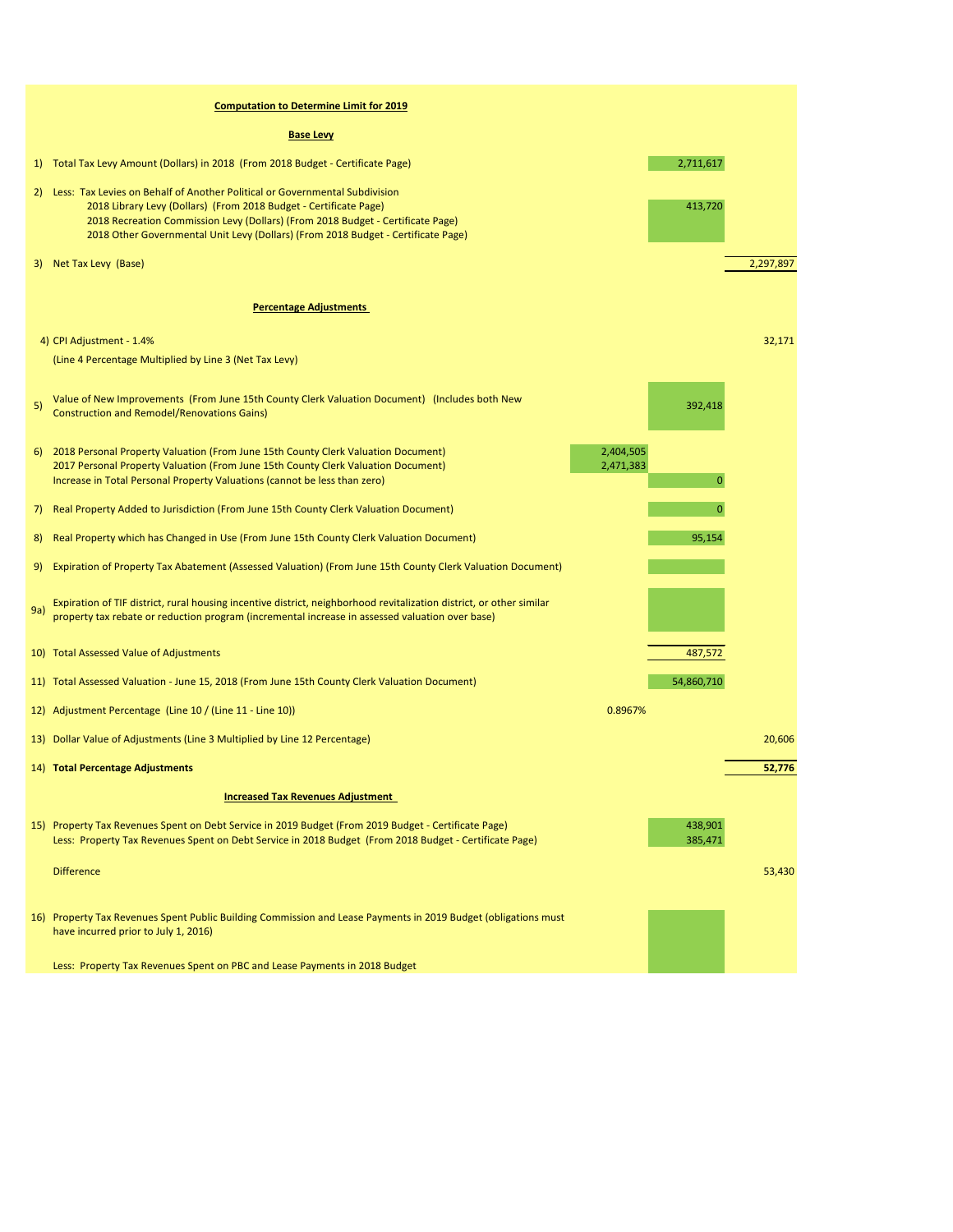0

- 17) Property Tax Revenues Spent on Special Assessments in 2019 Budget
- 18) Property Tax Revenues Spent on Court Judgments or Settlements and Associated Legal Costs in 2019 Budget
- 19) Property Tax Revenues Spent on Federal or State Mandates (effective after June 30, 2015) and Loss of Funding from Federal Sources after January 1, 2017 in 2019 Budget
- 20) Property Tax Revenues Spent on Expenses Related to Disasters or Federal Emergency in 2019 Budget
- 21) Law Enforcement Expenses 2019 Budget (Do not Include building construction or remodeling costs) 1,324,083

Law Enforcement Expenses - 2018 Budget (Do not Include building construction or remodeling costs) 1,267,768

CPI Adjustment - 1.4% 17749 Law Enforcement Expenses - 2108 Budget (Indexed by CPI) 1,285,517 and the contract of the contract of the contract of the contract of the contract of the contract of the contract of the contract of the contract of the cont

22) Fire Protection Expenses - 2019 Budget (Do not Include building construction or remodeling costs) 938,542

Fire Protection Expenses - 2018 Budget (Do not Include building construction or remodeling costs) 890,812

CPI Adjustment - 1.4% and the contract of the contract of the contract of the contract of the contract of the contract of the contract of the contract of the contract of the contract of the contract of the contract of the Emergency Medical Expenses - 2108 Budget (Indexed by CPI) 0 Increased Emergency Medical Expense 0



CPI Adjustment - 1.4% 12471 Fire Protection Expenses - 2108 Budget (Indexed by CPI) 903,283 Increased Fire Protection Expense 35,259

23) Emergency Medical Expenses - 2019 Budget (Do not Include building construction or remodeling costs)

Emergency Medical Expenses - 2018 Budget (Do not Include building construction or remodeling costs)



**Levy on Behalf of Another Political or Governmental Subdivision**

24a) Recreation Commission Levy 2019 Budget

24b) Other Governmental Levy 2019 Budget

| 25) Total Levies on Behalf of Another Political or Governmental Subdivision | 454,730 |
|-----------------------------------------------------------------------------|---------|
|-----------------------------------------------------------------------------|---------|

26) **Total Computed Tax Levy 2,932,658**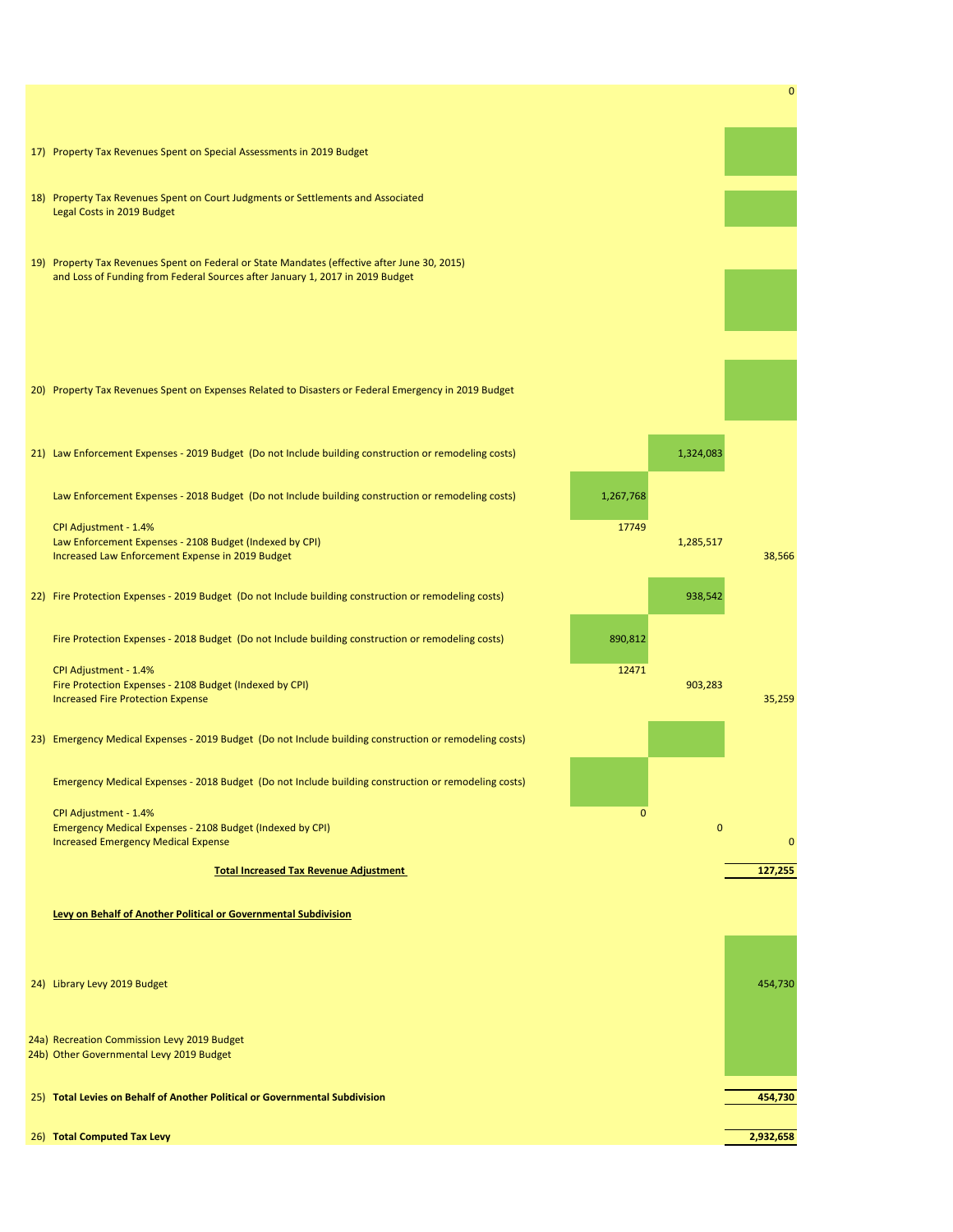| <b>Budgeted Fund</b>                                                                                                                                                                                                                   | Ad Valorem Levy                    |                                  |                                  | Allocation for Year 2019 |          |            |
|----------------------------------------------------------------------------------------------------------------------------------------------------------------------------------------------------------------------------------------|------------------------------------|----------------------------------|----------------------------------|--------------------------|----------|------------|
| for 2018                                                                                                                                                                                                                               | Tax Year 2017                      | <b>MVT</b>                       | <b>RVT</b>                       | 16/20M Veh               | Comm Veh | Watercraft |
| General                                                                                                                                                                                                                                | 1,753,413                          | 162,684                          | 2,480                            | 1,625                    | 5,978    | 1,014      |
| Debt Service                                                                                                                                                                                                                           | 385,471                            | 35,764                           | 545                              | 357                      | 1,314    | 223        |
| Library                                                                                                                                                                                                                                | 413,720                            | 38,385                           | 585                              | 383                      | 1,411    | 239        |
| <b>Airport</b>                                                                                                                                                                                                                         | 15,989                             | 1,483                            | 23                               | 15                       | 55       | 9          |
| <b>Fire Apparatus</b>                                                                                                                                                                                                                  | 26,110                             | 2,422                            | 37                               | 24                       | 89       | 15         |
| Capital Improvement                                                                                                                                                                                                                    | 116,915                            | 10,847                           | 165                              | 108                      | 399      | 68         |
|                                                                                                                                                                                                                                        |                                    |                                  |                                  |                          |          |            |
|                                                                                                                                                                                                                                        |                                    |                                  |                                  |                          |          |            |
| $\boldsymbol{0}$                                                                                                                                                                                                                       | $\overline{0}$                     |                                  |                                  |                          |          |            |
| <b>TOTAL</b>                                                                                                                                                                                                                           | 2,711,618                          | 251,585                          | 3,835                            | 2,512                    | 9,246    | 1,568      |
| <b>County Treas Motor Vehicle Estimate</b><br><b>County Treas Recreational Vehicle Estimate</b><br>County Treas 16/20M Vehicle Estimate<br>County Treas Commercial Vehicle Tax Estimate<br><b>County Treas Watercraft Tax Estimate</b> |                                    | 251,585                          | 3,835                            | 2,512                    | 9,246    | 1,568      |
| <b>Motor Vehicle Factor</b>                                                                                                                                                                                                            | <b>Recreational Vehicle Factor</b> | 0.09278<br>16/20M Vehicle Factor | 0.00141                          | 0.00093                  |          |            |
|                                                                                                                                                                                                                                        |                                    |                                  | <b>Commercial Vehicle Factor</b> | <b>Watercraft Factor</b> | 0.00341  | 0.00058    |

# **Allocation of MV, RV, 16/20M, Commercial Vehicle, and Watercraft Tax Estimates**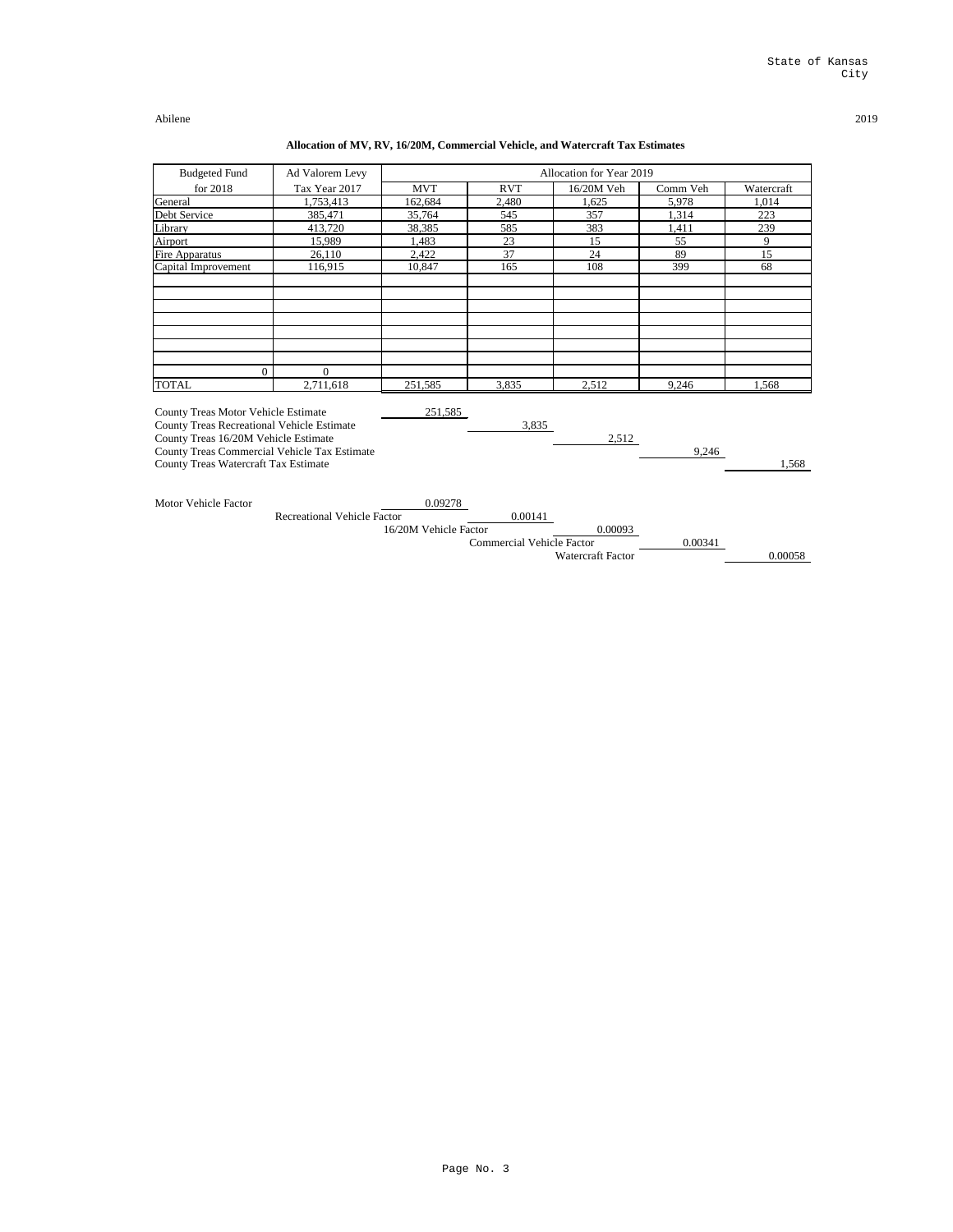## **Schedule of Transfers**

| <b>Expenditure</b>      | <b>Receipt</b>           | <b>Actual</b>     | <b>Current</b>           | <b>Proposed</b>   | <b>Transfers</b>     |
|-------------------------|--------------------------|-------------------|--------------------------|-------------------|----------------------|
| <b>Fund Transferred</b> | <b>Fund Transferred</b>  | <b>Amount for</b> | <b>Amount for</b>        | <b>Amount for</b> | <b>Authorized by</b> |
| From:                   | To:                      | 2017              | 2018                     | 2019              | <b>Statute</b>       |
| <b>General Fund</b>     | Convention & Tourism     | 25,000            | 25,000                   | 25,000            | Commission           |
| Water Fund              | <b>General Fund</b>      | 92,885            |                          | 88,688            | <b>KSA825d</b>       |
| Sewer Fund              | <b>General Fund</b>      | 107,954           | 60,000                   | 78,049            | <b>KSA825d</b>       |
| Storm Water Fund        | <b>General Fund</b>      | 3,366             | 3,000                    | 3,000             | <b>KSA825d</b>       |
| Airport                 | <b>Equipment Reserve</b> |                   | $\overline{\phantom{0}}$ | 1,000             | KSA 12-1, 117        |
| Recycling               | <b>Equipment Reserve</b> |                   | -                        | 7,000             | KSA 12-1, 117        |
| <b>General Fund</b>     | <b>Equipment Reserve</b> | 25,884            | -                        | 390,000           | KSA 12-1, 117        |
|                         |                          |                   |                          |                   |                      |
|                         |                          |                   |                          |                   |                      |
|                         |                          |                   |                          |                   |                      |
|                         |                          |                   |                          |                   |                      |
|                         |                          |                   |                          |                   |                      |
|                         |                          |                   |                          |                   |                      |
|                         |                          |                   |                          |                   |                      |
|                         |                          |                   |                          |                   |                      |
|                         |                          |                   |                          |                   |                      |
|                         |                          |                   |                          |                   |                      |
|                         |                          |                   |                          |                   |                      |
|                         | <b>Totals</b>            | 255,089           | 88,000                   | 592,737           |                      |
|                         | <b>Adjustments</b>       |                   |                          |                   |                      |
|                         | <b>Adjusted Totals</b>   | 255,089           | 88,000                   | 592,737           |                      |

\*Note: Adjustments are required only if the transfer is being made in 2018 and/or 2019 from a non-budgeted fund.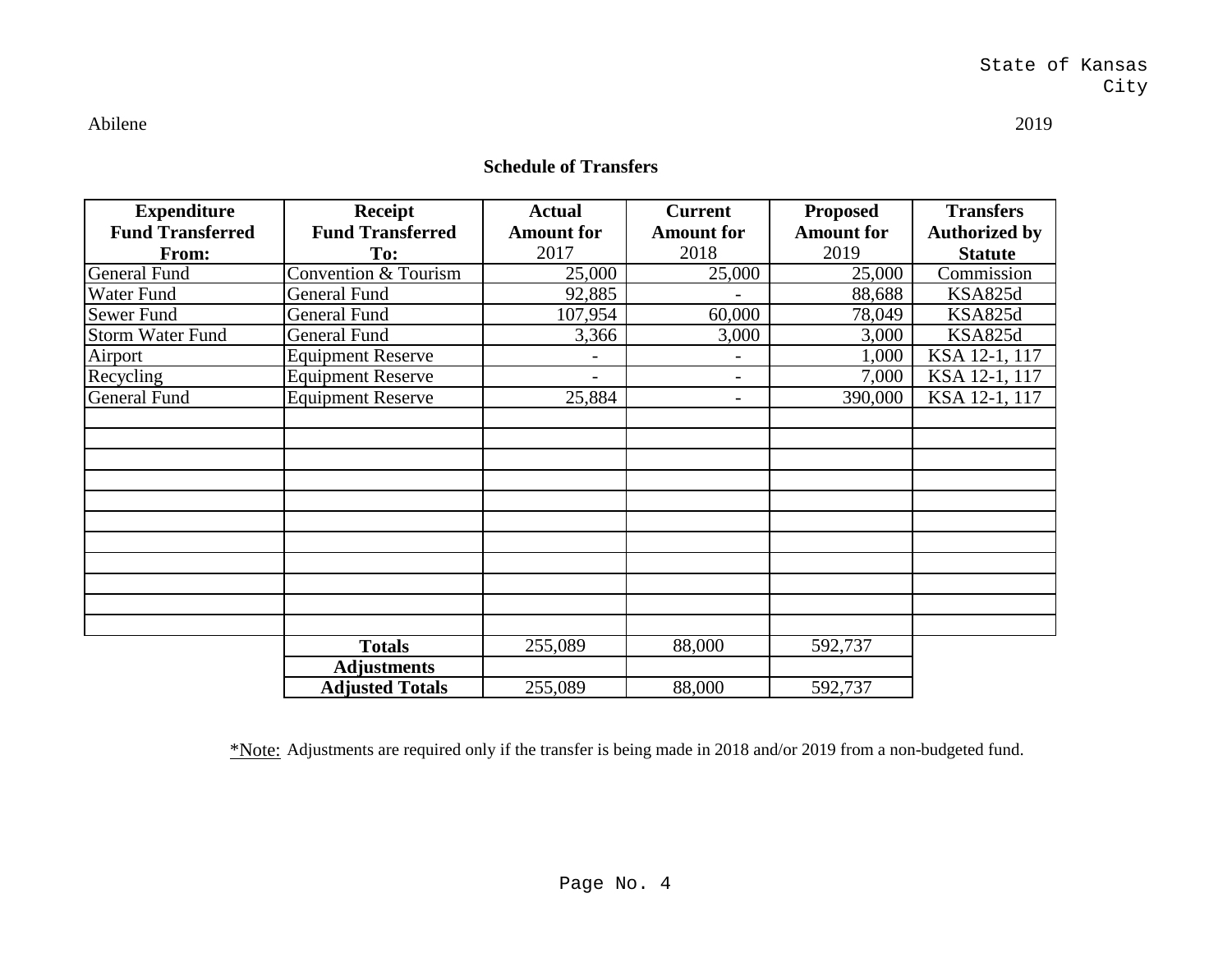## **STATEMENT OF INDEBTEDNESS**

| Type of                           | Date<br>of | Date<br>of | Interest<br>Rate | Amount     | <b>Beginning Amount</b><br>Outstanding |              | Date Due   |          | <b>Amount Due</b><br>2018 |                | <b>Amount Due</b><br>2019 |
|-----------------------------------|------------|------------|------------------|------------|----------------------------------------|--------------|------------|----------|---------------------------|----------------|---------------------------|
| Debt                              | Issue      | Retirement | $\%$             | Issued     | Jan 1,2018                             | Interest     | Principal  | Interest | Principal                 | Interest       | Principal                 |
| General Obligation:               |            |            |                  |            |                                        |              |            |          |                           |                |                           |
| Cedar Ridge/East Rdg/Daws3        | 7/23/2009  | 9/1/2019   | 4.13-5.70        | 1,780,000  | 185,000                                | $3-1, 9-1$   | 9/1        | 6,295    | 90,000                    | 3,325          | 95,000                    |
| <b>First Street</b>               | 3/25/2011  | 9/1/2021   | 1.50-3.00        | 2,200,000  | 960,000                                | $3-1, 9-1$   | 9/1        | 25,635   | 230,000                   | 20,230         | 235,000                   |
| <b>Fire Truck/Water Treatment</b> | 2/27/2013  | 9/1/2023   | 1.00-1.90        | ,570,000   | 460,000                                | $3-1, 9-1$   | 9/1        | 5,990    | 180,000                   | 4,190          | 90,000                    |
| Dawson Cottage Addition           | 8/13/2015  | 9/1/2025   | $.70 - 2.45$     | 245,000    | 200,000                                | $3-1, 9-1$   | 9/1        | 3,825    | 25,000                    | 3,488          | 25,000                    |
| Library/Pool                      | 8/13/2015  | 6/1/2018   | $.55 - 1.30$     | ,365,000   | 435,000                                | 6/1          | 6/1        | 2,828    | 435,000                   | $\overline{0}$ | $\overline{0}$            |
| Highlands/Cedar/East/Dawson       | 7/6/2017   | 9/1/2040   | 3.00-4.00        | 4,290,000  | 4,095,000                              | $3-1, 9-1$   | 9/1        | 140,550  | 100,000                   | 137,550        | 100,000                   |
|                                   |            |            |                  |            |                                        |              |            |          |                           |                |                           |
| <b>Total G.O. Bonds</b>           |            |            |                  |            | 6,335,000                              |              |            | 185,123  | 1,060,000                 | 168,783        | 545,000                   |
| Revenue Bonds:                    |            |            |                  |            |                                        |              |            |          |                           |                |                           |
| Hospital                          | 12/1/2011  | 12/1/2019  | 1.00-4.30        | 355,000    | 230,000                                | $6-1$ , 12-1 | 12/1       | 5,290    | 115,000                   | 2,760          | 115,000                   |
| Hospital                          | 1/5/2012   | 12/1/2035  | 4.45-5.03        | 17,405,000 | 17,405,000                             | 12/1         | 12/1       | 662,378  | 90,000                    | 685,394        | 65,000                    |
|                                   |            |            |                  |            |                                        |              |            |          |                           |                |                           |
| <b>Total Revenue Bonds</b>        |            |            |                  |            | 17,635,000                             |              |            | 667,668  | 205,000                   | 688,154        | 180,000                   |
| Other:                            |            |            |                  |            |                                        |              |            |          |                           |                |                           |
| <b>KDHE WWTP</b>                  | 9/1/2007   | 3/1/2028   | 2.58             | 8,620,417  | 5,053,061                              | $3-1, 9-1$   | $3-1, 9-1$ | 115,278  | 424,800                   | 116,616        | 435,830                   |
|                                   |            |            |                  |            |                                        |              |            |          |                           |                |                           |
|                                   |            |            |                  |            |                                        |              |            |          |                           |                |                           |
|                                   |            |            |                  |            |                                        |              |            |          |                           |                |                           |
| <b>Total Other</b>                |            |            |                  |            | 5,053,061                              |              |            | 115,278  | 424,800                   | 116,616        | 435,830                   |
| <b>Total Indebtedness</b>         |            |            |                  |            | 29,023,061                             |              |            | 968,069  | 1,689,800                 | 973,553        | 1,160,830                 |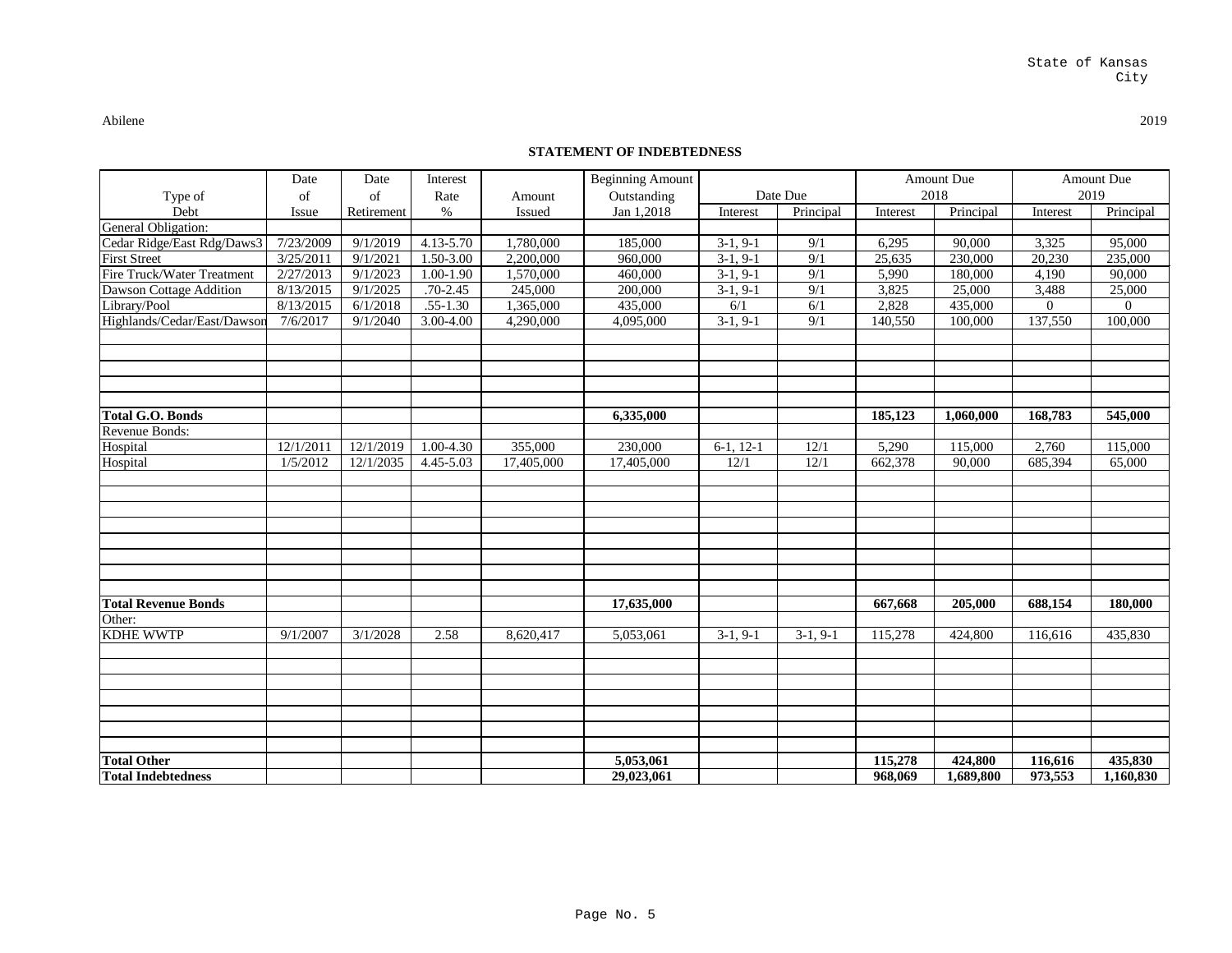## **STATEMENT OF CONDITIONAL LEASE-PURCHASE AND CERTIFICATE OF PARTICIPATION\***

|                             |           |          |          | Total                 |                   |          |                |
|-----------------------------|-----------|----------|----------|-----------------------|-------------------|----------|----------------|
|                             |           | Term of  | Interest | Amount                | Principal         | Payments | Payments       |
| Items                       | Contract  | Contract | Rate     | Financed              | <b>Balance On</b> | Due      | Due            |
| Purchased                   | Date      | (Months) | $\%$     | (Beginning Principal) | Jan 1,2018        | 2018     | 2019           |
| <b>Motor Grader</b>         | 2/9/2015  | 83       | 3.20     | 138,300               | 97,680            | 26,224   | 26,224         |
| Recycling Baler             | 8/24/2015 | 60       | 2.84     | 69,730                | 36,353            | 12,458   | 12,458         |
| <b>Firefighter Air Paks</b> | 3/1/2016  | 46       | 2.75     | 117,980               | 79,452            | 41,372   | 41,372         |
| Parks & Recreation Mower    | 4/22/2016 | 36       | 4.25     | 25,000                | 8,353             | 8,441    | $\overline{0}$ |
| Dump Truck                  | 5/1/2017  | 60       | 3.00     | 91,899                | 91,899            | 20,090   | 20,090         |
| Police In-Car Camera System | 3/1/2018  | 36       | 3.30     | 45,700                | $\overline{0}$    | 15,751   | 15,751         |
|                             |           |          |          |                       |                   |          |                |
|                             |           |          |          |                       |                   |          |                |
|                             |           |          |          |                       |                   |          |                |
|                             |           |          |          |                       |                   |          |                |
|                             |           |          |          |                       |                   |          |                |
|                             |           |          |          |                       |                   |          |                |
|                             |           |          |          |                       |                   |          |                |
|                             |           |          |          |                       |                   |          |                |
|                             |           |          |          |                       |                   |          |                |
|                             |           |          |          |                       |                   |          |                |
|                             |           |          |          |                       |                   |          |                |
|                             |           |          |          |                       |                   |          |                |
|                             |           |          |          | <b>Totals</b>         | 313,737           | 124,336  | 115,895        |

\*\*\*If you are merely leasing/renting with no intent to purchase, do not list--such transactions are not lease-purchases.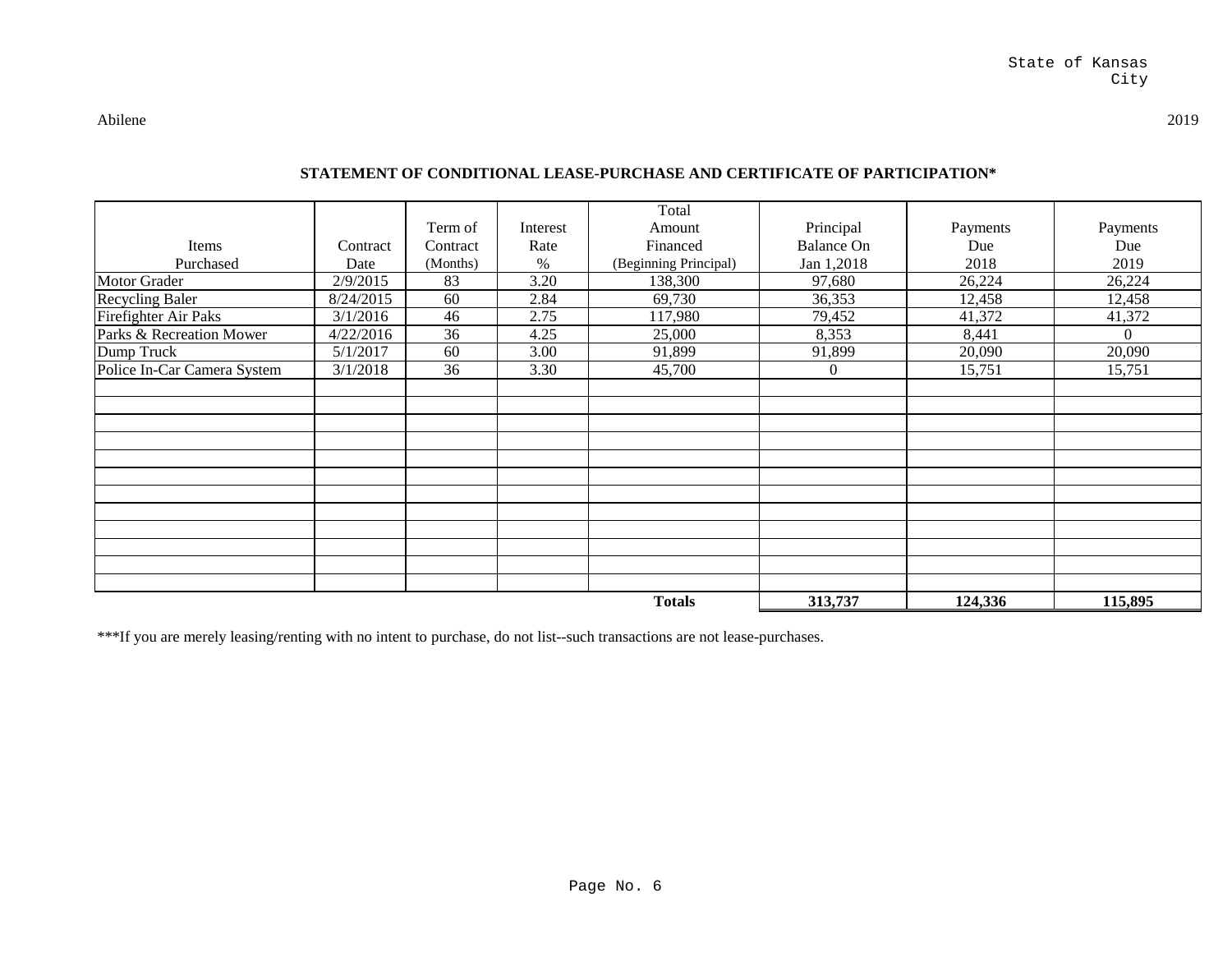#### **WORKSHEET FOR STATE GRANT-IN-AID TO PUBLIC LIBRARIES AND REGIONAL LIBRARY SYSTEMS**

#### **Budgeted Year: 2019**

Library found in: Abilene Dickinson

Two tests are used to determine eligibility for State Library Grant. If the grant is approved, then the municipality's library will be paid the grant on February 15 of each year.

| First test:                                        |                     |                |
|----------------------------------------------------|---------------------|----------------|
|                                                    | <b>Current Year</b> | Proposed Year  |
|                                                    | 2018                | 2019           |
| Ad Valorem Tax                                     | \$413,720           | \$454,730      |
| Delinquent Tax                                     | \$0                 | \$0            |
| Motor Vehicle Tax                                  | \$32,600            | \$38,385       |
| <b>Recreational Vehicle Tax</b>                    | \$510               | \$585          |
| 16/20M Vehicle Tax                                 | \$253               | \$383          |
| <b>LAVTR</b>                                       | \$0                 | \$0            |
|                                                    | \$0                 | \$0            |
| <b>TOTAL TAXES</b>                                 | \$447,083           | \$494,083      |
| Difference in Total Taxes:                         | \$47,000            |                |
| Qualify for grant:<br>Qualify                      |                     |                |
| Second test:                                       |                     |                |
| <b>Assessed Valuation</b>                          | \$55,078,727        | \$54,860,710   |
| Did Assessed Valuation Decrease?                   | Yes                 |                |
| Levy Rate                                          | 7.511               | 8.289          |
| Difference in Levy Rate:                           | 0.778               |                |
| Qualify for grant:<br>Qualify                      |                     |                |
| Overall does the municipality qualify for a grant? |                     | <b>Qualify</b> |

If the municipality would not have qualified for a grant, please see the below narrative for assistance from the State Library.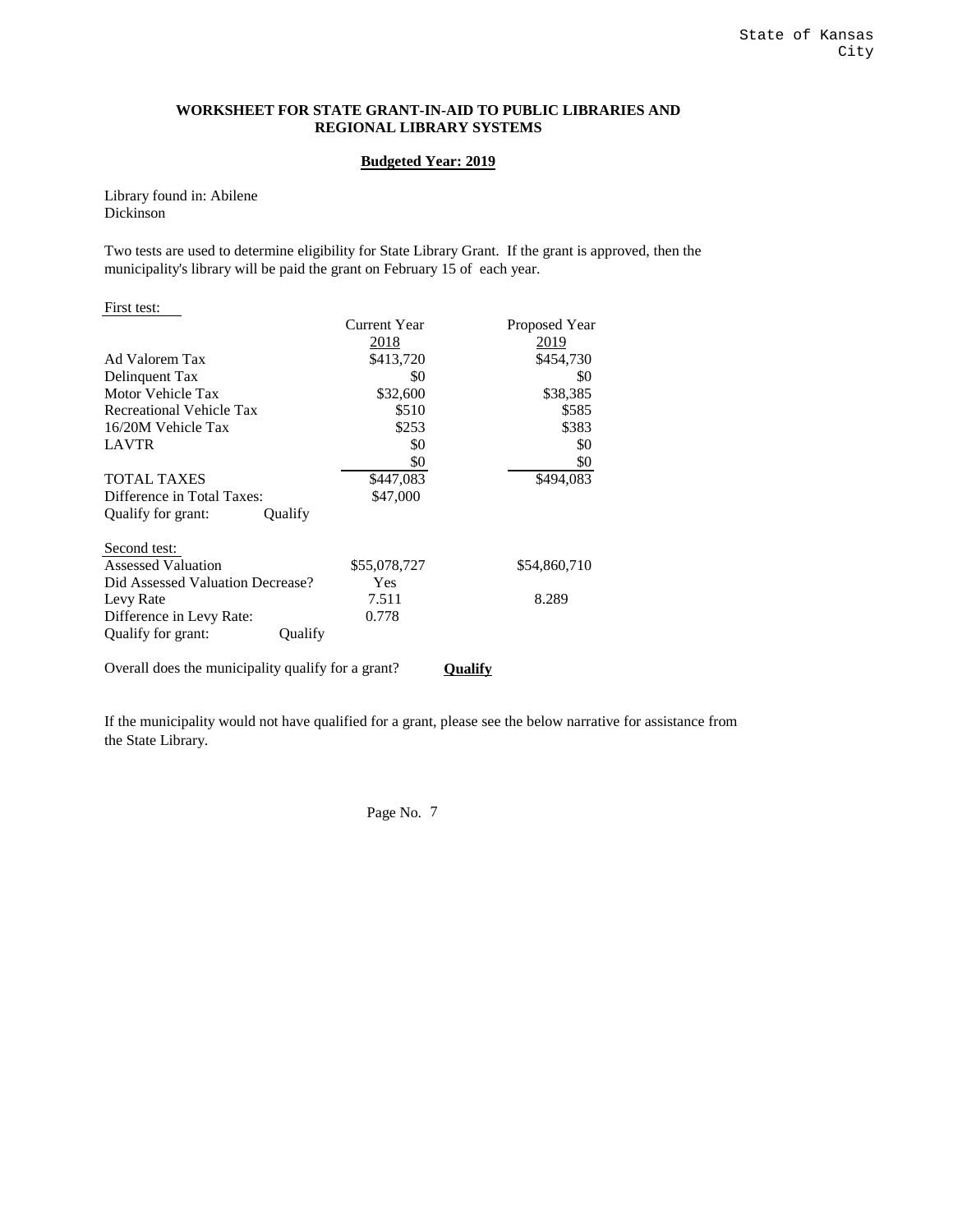| <b>Adopted Budget</b>                     | Prior Year      | <b>Current Year</b> | Proposed Budget                |
|-------------------------------------------|-----------------|---------------------|--------------------------------|
| <b>General</b>                            | Actual for 2017 | Estimate for 2018   | Year for 2019                  |
| Unencumbered Cash Balance Jan 1           | 1,409,889       | 1,593,126           | 1,621,533                      |
| Receipts:                                 |                 |                     |                                |
| <b>Ad Valorem Tax</b>                     | 1,463,316       |                     | 1,753,413 xxxxxxxxxxxxxxxxxxxx |
| Delinquent Tax                            | 39,711          | 20,000              | 20,000                         |
| Motor Vehicle Tax                         | 200,274         | 134,096             | 162,684                        |
| Recreational Vehicle Tax                  | 3,120           | 2,097               | 2,480                          |
| 16/20M Vehicle Tax                        |                 | 1,041               | 1,625                          |
| <b>Commercial Vehicle Tax</b>             |                 | 6,767               | 5,978                          |
| Watercraft Tax                            |                 | 915                 | 1,014                          |
| Gross Earning (Intangible) Tax            |                 | $\boldsymbol{0}$    | $\mathbf{0}$                   |
| <b>LAVTR</b>                              |                 | $\boldsymbol{0}$    | $\boldsymbol{0}$               |
| City and County Revenue Sharing           |                 | $\overline{0}$      | $\overline{0}$                 |
|                                           |                 |                     |                                |
| <b>Sales Tax</b>                          | 1,258,101       | 1,250,000           | 1,250,000                      |
| <b>Franchise Fees</b>                     | 780,397         | 765,000             | 765,000                        |
| License & Fees                            | 276,439         | 202,250             | 202,250                        |
| Intergovernmental                         | 45,055          | 45,000              | 45,000                         |
| Transfers                                 | 129,376         | 63,000              | 169,737                        |
|                                           |                 |                     |                                |
|                                           |                 |                     |                                |
|                                           |                 |                     |                                |
|                                           |                 |                     |                                |
|                                           |                 |                     |                                |
|                                           |                 |                     |                                |
|                                           |                 |                     |                                |
|                                           |                 |                     |                                |
|                                           |                 |                     |                                |
|                                           |                 |                     |                                |
|                                           |                 |                     |                                |
|                                           |                 |                     |                                |
|                                           |                 |                     |                                |
|                                           |                 |                     |                                |
|                                           |                 |                     |                                |
|                                           |                 |                     |                                |
|                                           |                 |                     |                                |
|                                           |                 |                     |                                |
|                                           |                 |                     |                                |
|                                           |                 |                     |                                |
|                                           |                 |                     |                                |
|                                           |                 |                     |                                |
|                                           |                 |                     |                                |
|                                           |                 |                     |                                |
|                                           |                 |                     |                                |
|                                           |                 |                     |                                |
|                                           |                 |                     |                                |
|                                           |                 |                     |                                |
|                                           |                 |                     |                                |
|                                           |                 |                     |                                |
|                                           |                 |                     |                                |
|                                           |                 |                     |                                |
| In Lieu of Taxes (IRB)                    |                 |                     |                                |
| <b>Neighborhood Revitalization Rebate</b> |                 |                     | $\overline{0}$                 |
| Miscellaneous                             |                 |                     |                                |
|                                           | 222,814         | 128,990             | 128,990                        |
| Does miscellaneous exceed 10% Total Rec   |                 |                     |                                |
| <b>Total Receipts</b>                     | 4,418,602       | 4,372,569           | 2,754,758                      |
| <b>Resources Available:</b>               | 5,828,491       | 5,965,695           | 4,376,291                      |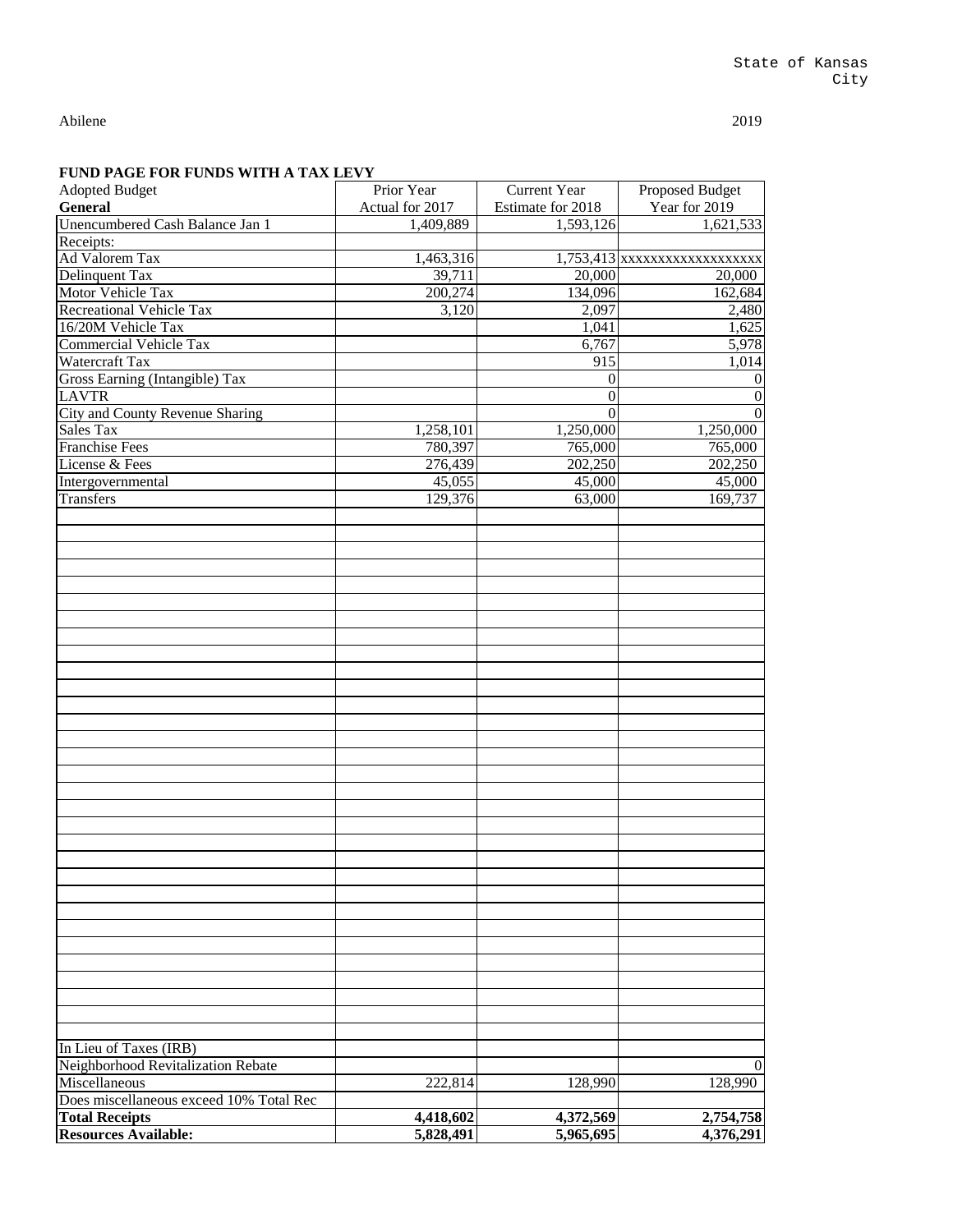Page No. 8

### Abilene

## **FUND PAGE - GENERAL**

| <b>Adopted Budget</b>                      | Prior Year            | <b>Current Year</b>                | Proposed Budget               |
|--------------------------------------------|-----------------------|------------------------------------|-------------------------------|
| General                                    | Actual for 2017       | Estimate for 2018                  | Year for 2019                 |
| <b>Resources Available:</b>                | 5,828,491             | 5,965,695                          | 4,376,291                     |
| <b>Expenditures:</b>                       |                       |                                    |                               |
| <b>General Government</b>                  | 447,053               | 380,087                            | 597,747                       |
| Police                                     | ,255,360              | 1,267,768                          | 1,324,083                     |
| Fire                                       | 785,081               | 841,689                            | 829,869                       |
| <b>Streets</b>                             | 769,257               | 687,207                            | 636,378                       |
| <b>Flood Control</b>                       | 123,593               | 144,999                            | 147,886                       |
| Parks                                      | 283,189               | 313,311                            | 341,982                       |
| <b>Swimming Pool</b>                       | 8,897                 | 18,250                             | 18,500                        |
| Planning & Neighborhood Services           | 178,277               | 314,915                            | 342,513                       |
| <b>Municipal Court</b>                     | 184,531               | 189,828                            | 218,323                       |
| <b>Senior Center</b>                       | 30,501                | 32,061                             | 32,508                        |
| <b>Public Transportation</b>               | 80,655                | 90,547                             | 92,305                        |
| Facilities (Civic Center)                  | 38,086                | 38,500                             | 38,500                        |
| <b>Land Bank</b>                           | 0                     | $\theta$                           | 25,000                        |
| $\boldsymbol{0}$                           | 0                     | $\boldsymbol{0}$                   |                               |
| $\overline{0}$                             | $\overline{0}$        | $\overline{0}$                     |                               |
| $\overline{0}$                             | $\overline{0}$        | $\theta$                           |                               |
| Subtotal detail (Should agree with detail) | 4,184,481             | 4,319,162                          | 4,645,594                     |
|                                            |                       |                                    |                               |
|                                            |                       |                                    |                               |
| <b>Abilene Municipal Band</b>              | $\boldsymbol{0}$      | $\boldsymbol{0}$                   | 10,000                        |
| Abilene-Omitama Sister City                | $\boldsymbol{0}$      | $\boldsymbol{0}$                   | 8,500                         |
| Central Kansas Free Fair                   | $\overline{0}$        | $\boldsymbol{0}$                   | 20,000                        |
| <b>Dickinson County Heritage Center</b>    | $\boldsymbol{0}$      | $\overline{0}$                     | 20,000                        |
| <b>Dickinson County EDC</b>                | 0                     | $\overline{0}$                     | 13,422                        |
|                                            |                       |                                    |                               |
|                                            |                       |                                    |                               |
|                                            |                       |                                    |                               |
| <b>Transfer to Equipment Reserve</b>       | 25,884                | $\theta$                           | 390,000                       |
| Transfer to CVB                            | 25,000                | 25,000                             | 25,000                        |
|                                            |                       |                                    |                               |
|                                            |                       |                                    |                               |
|                                            |                       |                                    |                               |
|                                            |                       |                                    |                               |
|                                            |                       |                                    |                               |
|                                            |                       |                                    |                               |
|                                            |                       |                                    |                               |
|                                            |                       |                                    |                               |
|                                            |                       |                                    |                               |
|                                            |                       |                                    |                               |
| Cash Forward (2019 column)                 |                       |                                    | 1,068,140                     |
| Miscellaneous                              |                       |                                    |                               |
| Does miscellaneous exceed 10% Total Exp    |                       |                                    |                               |
| <b>Total Expenditures</b>                  | 4,235,365             | 4,344,162                          | 6,200,656                     |
| Unencumbered Cash Balance Dec 31           | 1,593,126             |                                    | 1,621,533 xxxxxxxxxxxxxxxxxxx |
| 2017/2018/2019 Budget Authority Amount:    | 5,709,258             | 5,784,162                          | 6,200,656                     |
|                                            |                       | Non-Appropriated Balance           |                               |
|                                            |                       | Total Expenditure/Non-Appr Balance | 6,200,656                     |
|                                            |                       | <b>Tax Required</b>                | 1,824,365                     |
|                                            | Delinquent Comp Rate: | 0.0%                               |                               |
|                                            |                       | Amount of 2018 Ad Valorem Tax      | 1,824,365                     |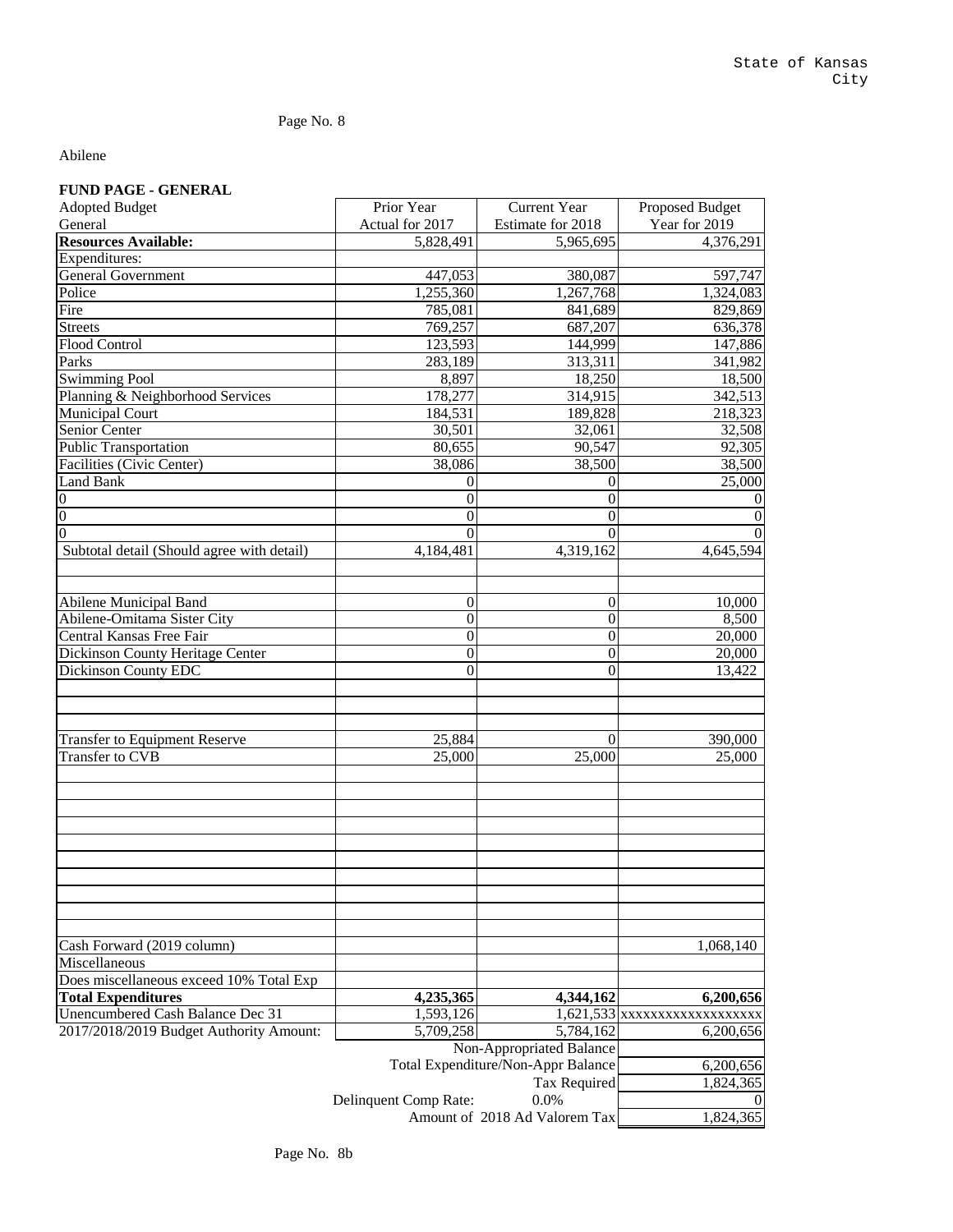#### State of Kansas City

Abilene 2019

| <b>Adopted Budget</b>            | Prior Year       | <b>Current Year</b> | Proposed Budget |
|----------------------------------|------------------|---------------------|-----------------|
| General Fund - Detail Page 1     | Actual for 2017  | Estimate for 2018   | Year for 2019   |
| Expenditures:                    |                  |                     |                 |
| <b>General Government</b>        |                  |                     |                 |
| Personnel                        | 150,578          | 202,450             | 285,641         |
| Contractual                      | 69,703           | 28,500              | 52,500          |
| Operations                       | 133,913          | 124,137             | 194,606         |
| Capital Outlay                   | 67,860           | $\overline{0}$      | 40,000          |
| Transfer to CVB                  | 25,000           | 25,000              | 25,000          |
|                                  |                  |                     |                 |
|                                  |                  |                     |                 |
| Total                            | 447,053          | 380,087             | 597,747         |
| Police                           |                  |                     |                 |
| Personnel                        | 1,019,263        | 1,112,168           | 1,157,083       |
| Contractual                      | $\overline{0}$   | 0                   | 0               |
| Operations                       | 200,176          | 155,600             | 167,000         |
| Capital Outlay                   | 10,036           |                     |                 |
| Transfer to other funds          | 25,884           |                     |                 |
| Total                            | 1,255,360        | 1,267,768           | 1,324,083       |
| Fire                             |                  |                     |                 |
| Personnel                        | 661,284          | 707,764             | 724,444         |
| Contractual                      | 0                | $\overline{0}$      |                 |
| Operations                       | 81,416           | 90,525              | 102,425         |
| Capital Outlay                   | 42,381           | 43,400              | 3,000           |
|                                  |                  |                     |                 |
| Total                            | 785,081          | 841,689             | 829,869         |
| <b>Streets</b>                   |                  |                     |                 |
| Personnel                        | 236,759          | 269,707             | 271,878         |
| Contractual                      | 171,666          | 82,000              | 9,500           |
| Operations                       | 360,832          | 335,500             | 355,000         |
| Capital Outlay                   | $\overline{0}$   | 0                   | 0               |
| Total                            | 769,257          | 687,207             | 636,378         |
| Flood Control<br>Personnel       | 82,652           | 103,899             | 106,786         |
| Contractual                      | 0                | $\overline{0}$      | 0               |
| Operations                       | 40,941           | 41,100              | 41,100          |
| Capital Outlay                   | $\boldsymbol{0}$ | $\theta$            | $\overline{0}$  |
|                                  |                  |                     |                 |
| Total                            | 123,593          | 144,999             | 147,886         |
| Parks                            |                  |                     |                 |
| Personnel                        | 190,671          | 209,228             | 213,699         |
| Contractual                      | $\overline{0}$   | $\overline{0}$      | 0               |
| Operations                       | 83,267           | 89,550              | 91,450          |
| Capital Outlay                   | 9,250            | 14,533              | 36,833          |
|                                  |                  |                     |                 |
| Total                            | 283,189          | 313,311             | 341,982         |
| <b>Swimming Pool</b>             |                  |                     |                 |
| Personnel                        | 0                | $\boldsymbol{0}$    | $\theta$        |
| Contractual                      | $\overline{0}$   | $\theta$            | $\theta$        |
| Operations                       | 8,897            | 18,250              | 18,500          |
| Capital Outlay                   | $\boldsymbol{0}$ | $\overline{0}$      | $\overline{0}$  |
|                                  |                  |                     |                 |
| Total                            | 8,897            | 18,250              | 18,500          |
| Planning & Neighborhood Services |                  |                     |                 |
| Personnel                        | 151,482          | 242,165             | 249,763         |
| Contractual                      | 5,210            | 15,000              | 35,000          |
| Operations                       | 21,585           | 32,750              | 32,750          |
| Capital Outlay                   | 0                | 25,000              | 25,000          |
|                                  |                  |                     |                 |
| Total                            | 178,277          | 314,915             | 342,513         |
|                                  |                  |                     |                 |
| Page 1 - Total                   | 3,850,707        | 3,968,226           | 4,238,958       |

Page No. 8c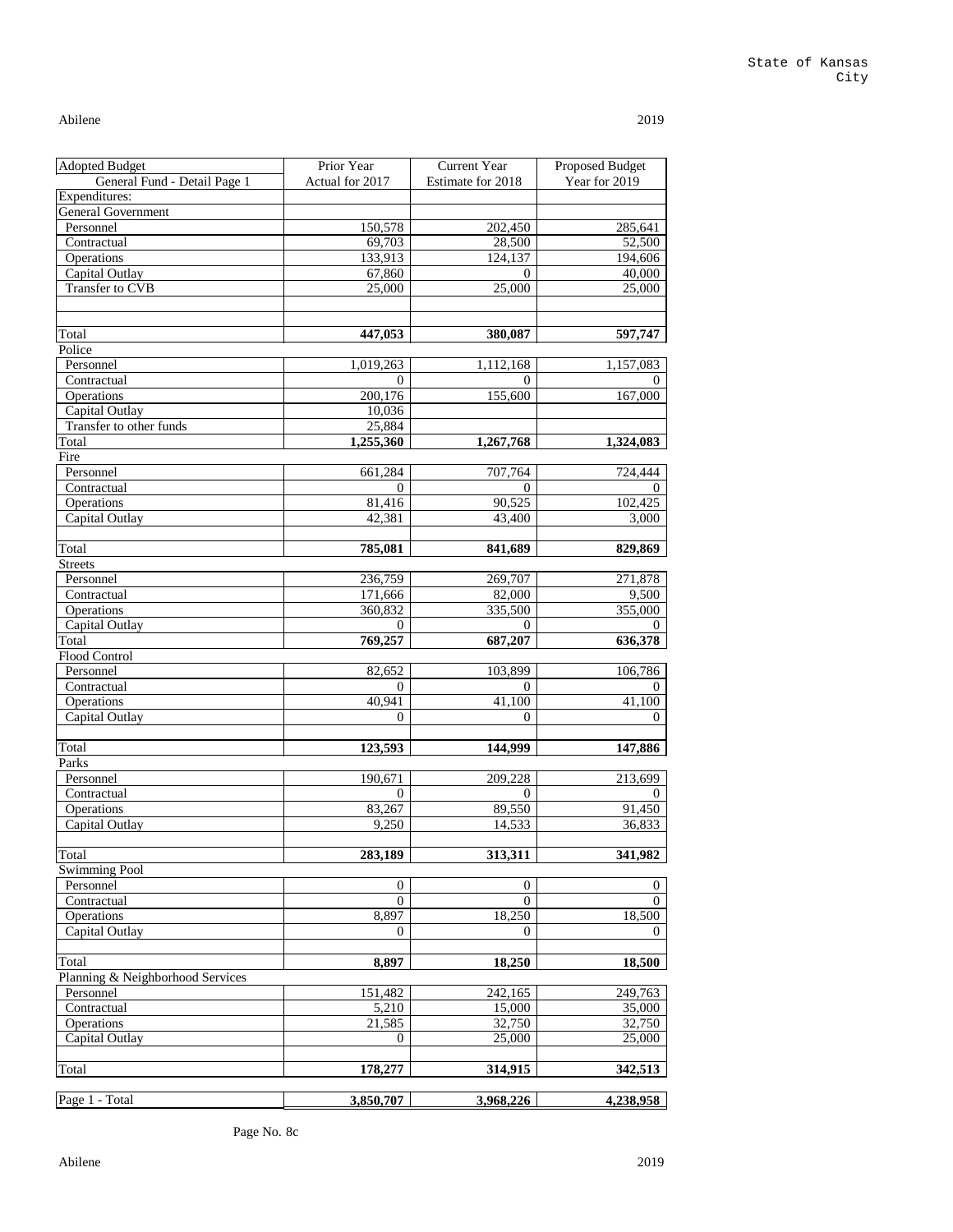| <b>Adopted Budget</b>        | Prior Year       | <b>Current Year</b> | Proposed Budget  |
|------------------------------|------------------|---------------------|------------------|
| General Fund - Detail Page 2 | Actual for 2017  | Estimate for 2018   | Year for 2019    |
| Expenditures:                |                  |                     |                  |
| <b>Municipal Court</b>       |                  |                     |                  |
| Personnel                    | 85,633           | 89,753              | 98,148           |
| Contractual                  | 49,277           | 40,000              | 60,000           |
| Operations                   | 49,622           | 60,075              | 60,175           |
| Capital Outlay               | $\boldsymbol{0}$ | $\boldsymbol{0}$    |                  |
|                              |                  |                     |                  |
| Total                        | 184,531          | 189,828             | 218,323          |
| Senior Center                |                  |                     |                  |
| Personnel                    | 4,947            | 5,411               | 5,408            |
| Contractual                  | 7,200            | 7,200               | 7,200            |
| Operations                   | 18,354           | 19,450              | 19,900           |
| Capital Outlay               | $\boldsymbol{0}$ | $\overline{0}$      | $\overline{0}$   |
|                              |                  |                     |                  |
| Total                        | 30,501           | 32,061              | 32,508           |
| Public Transportation        |                  |                     |                  |
| Personnel                    | 61,865           | 72,647              | 72,905           |
| Contractual                  | $\overline{0}$   | $\boldsymbol{0}$    | $\Omega$         |
| Operations                   | 18,790           | 17,900              | 19,400           |
| Capital Outlay               | $\overline{0}$   | $\overline{0}$      | $\theta$         |
|                              |                  |                     |                  |
| Total                        | 80,655           | 90,547              | 92,305           |
| Facilities (Civic Center)    |                  |                     |                  |
| Operations                   | 38,086           | 38,500              | 38,500           |
|                              |                  |                     |                  |
|                              |                  |                     |                  |
| Total                        | 38,086           | 38,500              |                  |
| <b>Land Bank</b>             |                  |                     | 38,500           |
| Operations                   | $\boldsymbol{0}$ | $\boldsymbol{0}$    | 25,000           |
|                              |                  |                     |                  |
|                              |                  |                     |                  |
|                              |                  |                     |                  |
|                              |                  |                     |                  |
| Total                        | $\boldsymbol{0}$ | $\boldsymbol{0}$    | 25,000           |
|                              |                  |                     |                  |
|                              |                  |                     |                  |
|                              |                  |                     |                  |
|                              |                  |                     |                  |
|                              |                  |                     |                  |
|                              |                  |                     |                  |
| Total                        | 0                | $\boldsymbol{0}$    | $\boldsymbol{0}$ |
|                              |                  |                     |                  |
|                              |                  |                     |                  |
|                              |                  |                     |                  |
|                              |                  |                     |                  |
|                              |                  |                     |                  |
|                              |                  |                     |                  |
| Total                        | $\boldsymbol{0}$ | $\boldsymbol{0}$    | $\bf{0}$         |
|                              |                  |                     |                  |
|                              |                  |                     |                  |
|                              |                  |                     |                  |
|                              |                  |                     |                  |
|                              |                  |                     |                  |
|                              |                  |                     |                  |
| Total                        | $\bf{0}$         | $\boldsymbol{0}$    | $\boldsymbol{0}$ |
|                              |                  |                     |                  |
| Page 2 - Total               | 333,774          | 350,936             | 406,636          |
| Page 1 -Total                | 3,850,707        | 3,968,226           | 4,238,958        |
| <b>Grand Total</b>           | 4,184,481        | 4,319,162           | 4,645,594        |

(Note: Should agree with general sub-totals.)

Page No. 8d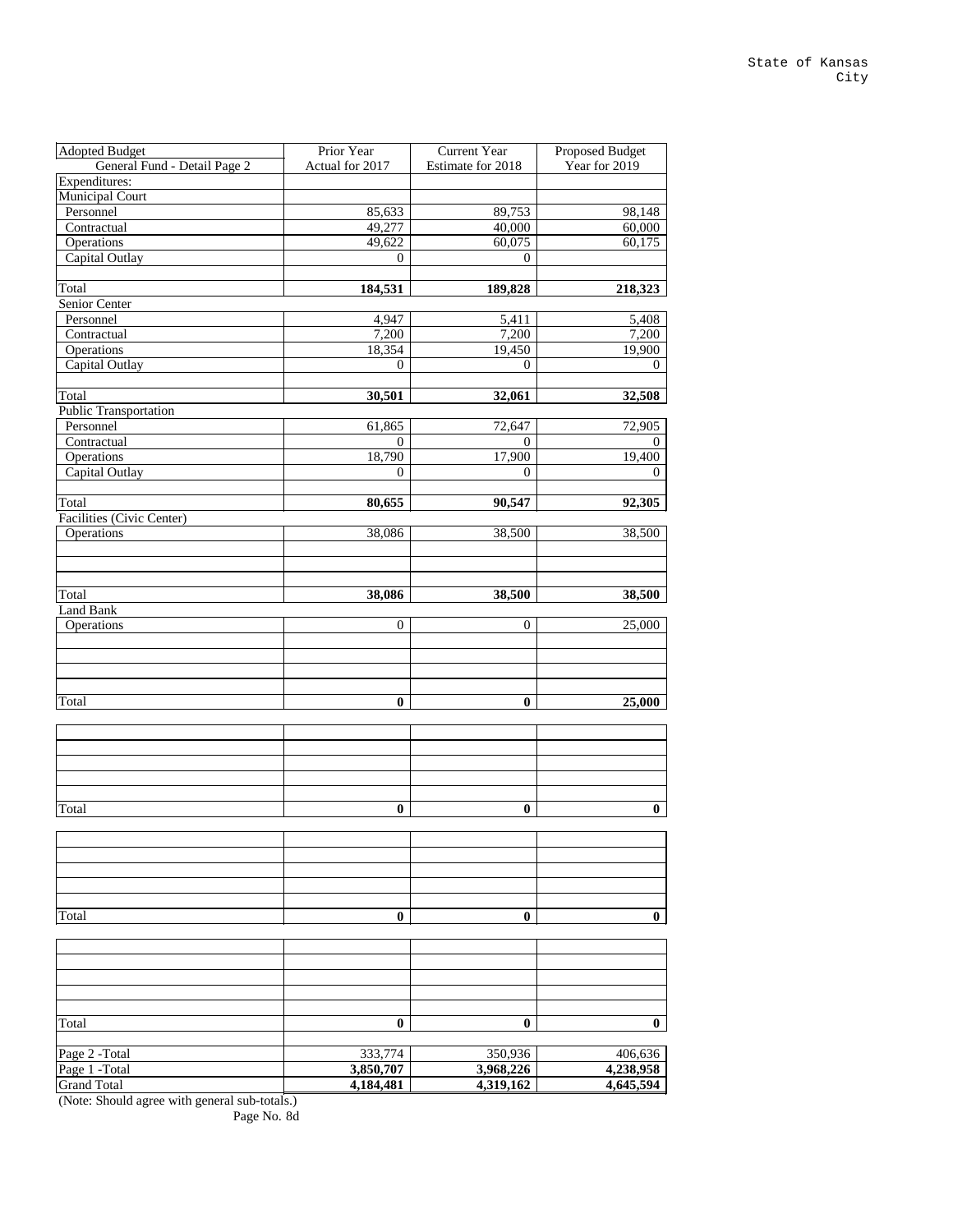| <b>Adopted Budget</b>                                         | Prior Year            | <b>Current Year</b>                | Proposed Budget             |
|---------------------------------------------------------------|-----------------------|------------------------------------|-----------------------------|
| <b>Debt Service</b>                                           | Actual for 2017       | Estimate for 2018                  | Year for 2019               |
| Unencumbered Cash Balance Jan 1                               | 32,101                | 125,889                            | 53,689                      |
| Receipts:                                                     |                       |                                    |                             |
| Ad Valorem Tax                                                | 524,842               |                                    | 385,471 xxxxxxxxxxxxxxxxxxx |
| Delinquent Tax                                                | 13,906                |                                    |                             |
| Motor Vehicle Tax                                             | 69,485                | 48,016                             | 35,764                      |
| <b>Recreational Vehicle Tax</b>                               | 1,084                 | 751                                | 545                         |
| 16/20M Vehicle Tax                                            |                       | 373                                | 357                         |
| <b>Commercial Vehicle Tax</b>                                 |                       | 2,423                              | 1,314                       |
| Watercraft Tax                                                |                       | 328                                | 223                         |
| <b>Interest Income</b>                                        | 865                   | 1,200                              | 800                         |
| <b>Special Assessments</b>                                    | 208,213               | 150,000                            | 150,000                     |
|                                                               |                       |                                    |                             |
|                                                               |                       |                                    |                             |
|                                                               |                       |                                    |                             |
|                                                               |                       |                                    |                             |
|                                                               |                       |                                    |                             |
|                                                               |                       |                                    |                             |
|                                                               |                       |                                    |                             |
|                                                               |                       |                                    |                             |
|                                                               |                       |                                    |                             |
|                                                               |                       |                                    |                             |
|                                                               |                       |                                    |                             |
| Neighborhood Revitalization Rebate                            |                       |                                    | $\boldsymbol{0}$            |
| Miscellaneous                                                 |                       |                                    |                             |
| Does miscellaneous exceed 10% Total Rec                       |                       |                                    |                             |
| <b>Total Receipts</b>                                         | 818,395               | 588,562                            | 189,003                     |
| <b>Resources Available:</b>                                   | 850,496               | 714,451                            | 242,692                     |
| Expenditures:                                                 |                       |                                    |                             |
| GO BOND 2009 CEDAR/EASTRIDGE                                  | 113,889               |                                    | 98,325                      |
|                                                               |                       | 96,395                             | 255,230                     |
| GO BOND 2011 1ST STREET<br><b>GO BOND 2013 HIDDEN MEADOWS</b> | 250,255               | 255,735                            | $\boldsymbol{0}$            |
|                                                               | 46,859                | 39,158                             |                             |
| GO BOND 2015A DAWSON COTTAGE<br><b>GO BOND 2017 HIGHLANDS</b> | 29,530                | 28,825                             | 28,488<br>237,550           |
|                                                               | 284,074               | 240,650                            |                             |
|                                                               |                       |                                    |                             |
|                                                               |                       |                                    |                             |
|                                                               |                       |                                    |                             |
|                                                               |                       |                                    |                             |
|                                                               |                       |                                    |                             |
|                                                               |                       |                                    |                             |
|                                                               |                       |                                    |                             |
|                                                               |                       |                                    |                             |
|                                                               |                       |                                    |                             |
|                                                               |                       |                                    |                             |
|                                                               |                       |                                    |                             |
|                                                               |                       |                                    |                             |
|                                                               |                       |                                    |                             |
|                                                               |                       |                                    |                             |
|                                                               |                       |                                    |                             |
|                                                               |                       |                                    |                             |
| Cash Basis Reserve (2019 column)                              |                       |                                    | 62,000                      |
| Miscellaneous                                                 |                       |                                    |                             |
| Does miscellaneous exceed 10% Total Exp                       |                       |                                    |                             |
| <b>Total Expenditures</b>                                     | 724,606               | 660,763                            | 681,593                     |
| Unencumbered Cash Balance Dec 31                              | 125,889               |                                    | 53,689 xxxxxxxxxxxxxxxxxxx  |
| 2017/2018/2019 Budget Authority Amount:                       | 768,451               | 660,763                            | 681,593                     |
|                                                               |                       | Non-Appropriated Balance           |                             |
|                                                               |                       | Total Expenditure/Non-Appr Balance | 681,593                     |
|                                                               |                       | <b>Tax Required</b>                | 438,901                     |
|                                                               | Delinquent Comp Rate: | 0.0%                               | $\boldsymbol{0}$            |
|                                                               |                       | Amount of 2018 Ad Valorem Tax      | 438,901                     |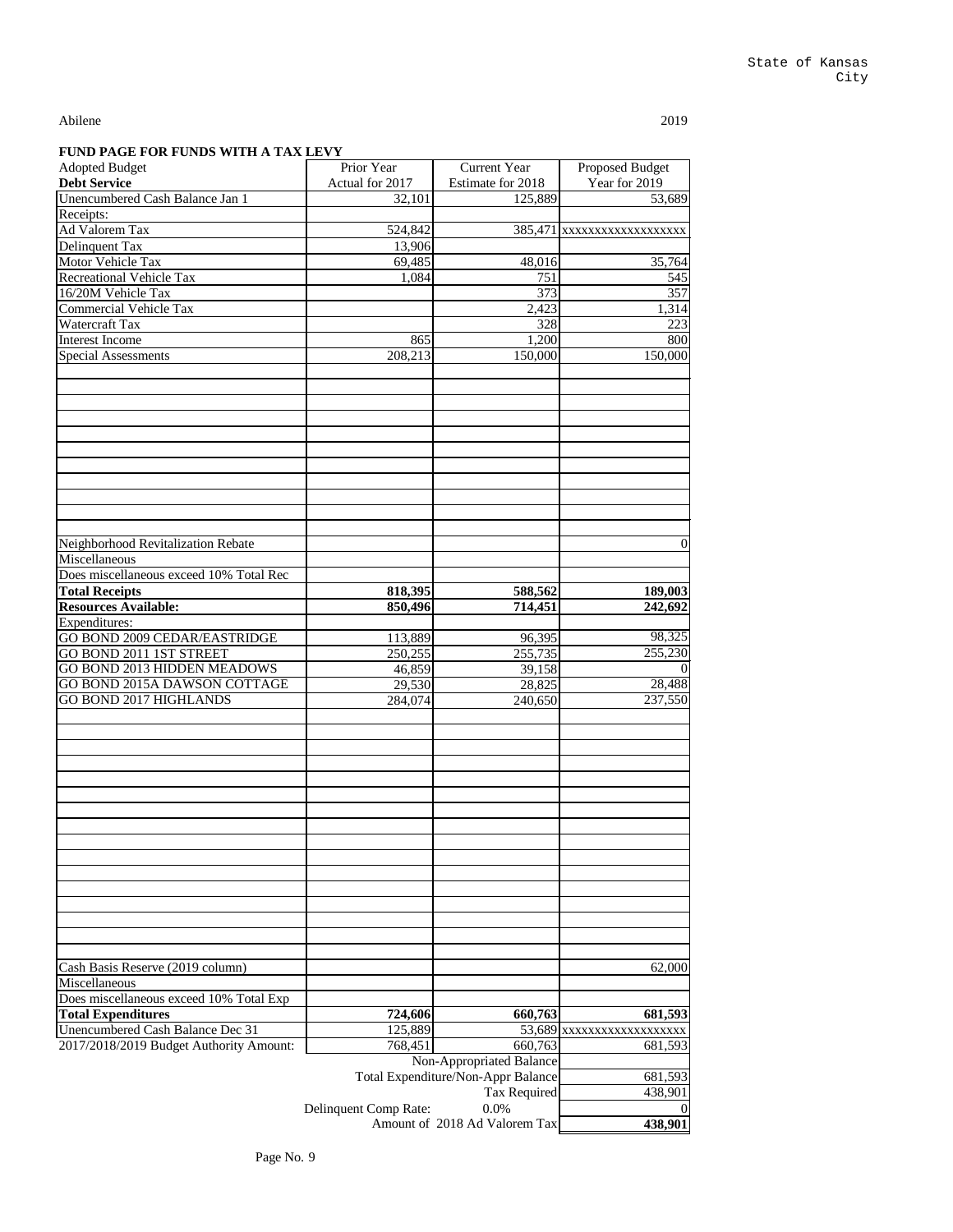#### **FUND PAGE FOR FUNDS WITH A TAX LEVY**

| <b>Adopted Budget</b>                   | Prior Year            | <b>Current Year</b>                | <b>Proposed Budget</b>   |
|-----------------------------------------|-----------------------|------------------------------------|--------------------------|
| Library                                 | Actual for 2017       | Estimate for 2018                  | Year for 2019            |
| Unencumbered Cash Balance Jan 1         | 443                   | $\overline{0}$                     | $\vert 0 \vert$          |
| Receipts:                               |                       |                                    |                          |
| Ad Valorem Tax                          | 356,321               |                                    | 413,720 XXXXXXXXXXXXXXXX |
| Delinquent Tax                          | 9,510                 |                                    |                          |
| <b>Motor Vehicle Tax</b>                | 48,007                | 32,600                             | 38,385                   |
| <b>Recreational Vehicle Tax</b>         | 748                   | 510                                | 585                      |
| 16/20M Vehicle Tax                      | $\boldsymbol{0}$      | 253                                | 383                      |
| <b>Commercial Vehicle Tax</b>           | $\boldsymbol{0}$      | 1,645                              | 1,411                    |
| Watercraft Tax                          | $\overline{0}$        | 223                                | 239                      |
| Non Tax Revenue                         | $\overline{0}$        | 0                                  | 4,720                    |
| Grants                                  | $\overline{0}$        | $\overline{0}$                     | 8,616                    |
|                                         |                       |                                    |                          |
|                                         |                       |                                    |                          |
| Interest on Idle Funds                  |                       |                                    |                          |
| Neighborhood Revitalization Rebate      |                       |                                    | $\mathbf{0}$             |
| Miscellaneous                           |                       |                                    |                          |
| Does miscellaneous exceed 10% Total Rec |                       |                                    |                          |
| <b>Total Receipts</b>                   | 414,586               | 448,951                            | 54,339                   |
| <b>Resources Available:</b>             | 415,029               | 448,951                            | 54,339                   |
| Expenditures:                           |                       |                                    |                          |
| <b>Tax Distribution</b>                 | 415,029               | 448,951                            | 509,069                  |
|                                         |                       |                                    |                          |
|                                         |                       |                                    |                          |
|                                         |                       |                                    |                          |
|                                         |                       |                                    |                          |
|                                         |                       |                                    |                          |
|                                         |                       |                                    |                          |
| Miscellaneous                           |                       |                                    |                          |
| Does miscellanous exceed 10% Total Exp  |                       |                                    |                          |
| <b>Total Expenditures</b>               | 415,029               | 448,951                            | 509,069                  |
| Unencumbered Cash Balance Dec 31        | 0                     | 0                                  | XXXXXXXXXXXXXXXXX        |
| 2017/2018/2019 Budget Authority Amount: | 437,447               | 448,951                            | 509,069                  |
|                                         |                       | Non-Appropriated Balance           |                          |
|                                         |                       | Total Expenditure/Non-Appr Balance | 509,069                  |
|                                         |                       | Tax Required                       | 454,730                  |
|                                         | Delinquent Comp Rate: | 0.0%                               |                          |
|                                         |                       | Amount of -1 Ad Valorem Tax        | 454,730                  |

| <b>Adopted Budget</b>           | Prior Year      | <b>Current Year</b> | Proposed Budget     |
|---------------------------------|-----------------|---------------------|---------------------|
|                                 | Actual for 2017 | Estimate for 2018   | Year for 2019       |
| Unencumbered Cash Balance Jan 1 |                 |                     |                     |
| Receipts:                       |                 |                     |                     |
| Ad Valorem Tax                  |                 |                     | 0 xxxxxxxxxxxxxxxxx |
| Delinquent Tax                  |                 |                     |                     |
| <b>Motor Vehicle Tax</b>        |                 |                     |                     |
| <b>Recreational Vehicle Tax</b> |                 |                     |                     |
| 16/20M Vehicle Tax              |                 |                     |                     |
| Commercial Vehicle Tax          |                 |                     |                     |
| ____ _ _                        |                 |                     |                     |

| <b>Watercraft Tax</b>                   |                       |                                    |                   |
|-----------------------------------------|-----------------------|------------------------------------|-------------------|
|                                         |                       |                                    |                   |
|                                         |                       |                                    |                   |
|                                         |                       |                                    |                   |
|                                         |                       |                                    |                   |
|                                         |                       |                                    |                   |
| Interest on Idle Funds                  |                       |                                    |                   |
| Neighborhood Revitalization Rebate      |                       |                                    | $\overline{0}$    |
| Miscellaneous                           |                       |                                    |                   |
| Does miscellaneous exceed 10% Total Rec |                       |                                    |                   |
| <b>Total Receipts</b>                   | $\boldsymbol{0}$      | $\boldsymbol{0}$                   | $\boldsymbol{0}$  |
| <b>Resources Available:</b>             | 0                     | 0                                  | $\boldsymbol{0}$  |
| Expenditures:                           |                       |                                    |                   |
|                                         |                       |                                    |                   |
|                                         |                       |                                    |                   |
|                                         |                       |                                    |                   |
|                                         |                       |                                    |                   |
|                                         |                       |                                    |                   |
|                                         |                       |                                    |                   |
|                                         |                       |                                    |                   |
| Miscellaneous                           |                       |                                    |                   |
| Does miscellaneous exceed 10% Total Exp |                       |                                    |                   |
| <b>Total Expenditures</b>               | $\boldsymbol{0}$      | $\boldsymbol{0}$                   | $\boldsymbol{0}$  |
| Unencumbered Cash Balance Dec 31        | $\overline{0}$        |                                    | XXXXXXXXXXXXXXXXX |
| 2017/2018/2019 Budget Authority Amount: | $\overline{0}$        |                                    | $\boldsymbol{0}$  |
|                                         |                       | Non-Appropriated Balance           |                   |
|                                         |                       | Total Expenditure/Non-Appr Balance | $\overline{0}$    |
|                                         |                       | <b>Tax Required</b>                | $\boldsymbol{0}$  |
|                                         | Delinquent Comp Rate: | 0.0%                               | $\boldsymbol{0}$  |
|                                         |                       | Amount of 2018 Ad Valorem Tax      | $\overline{0}$    |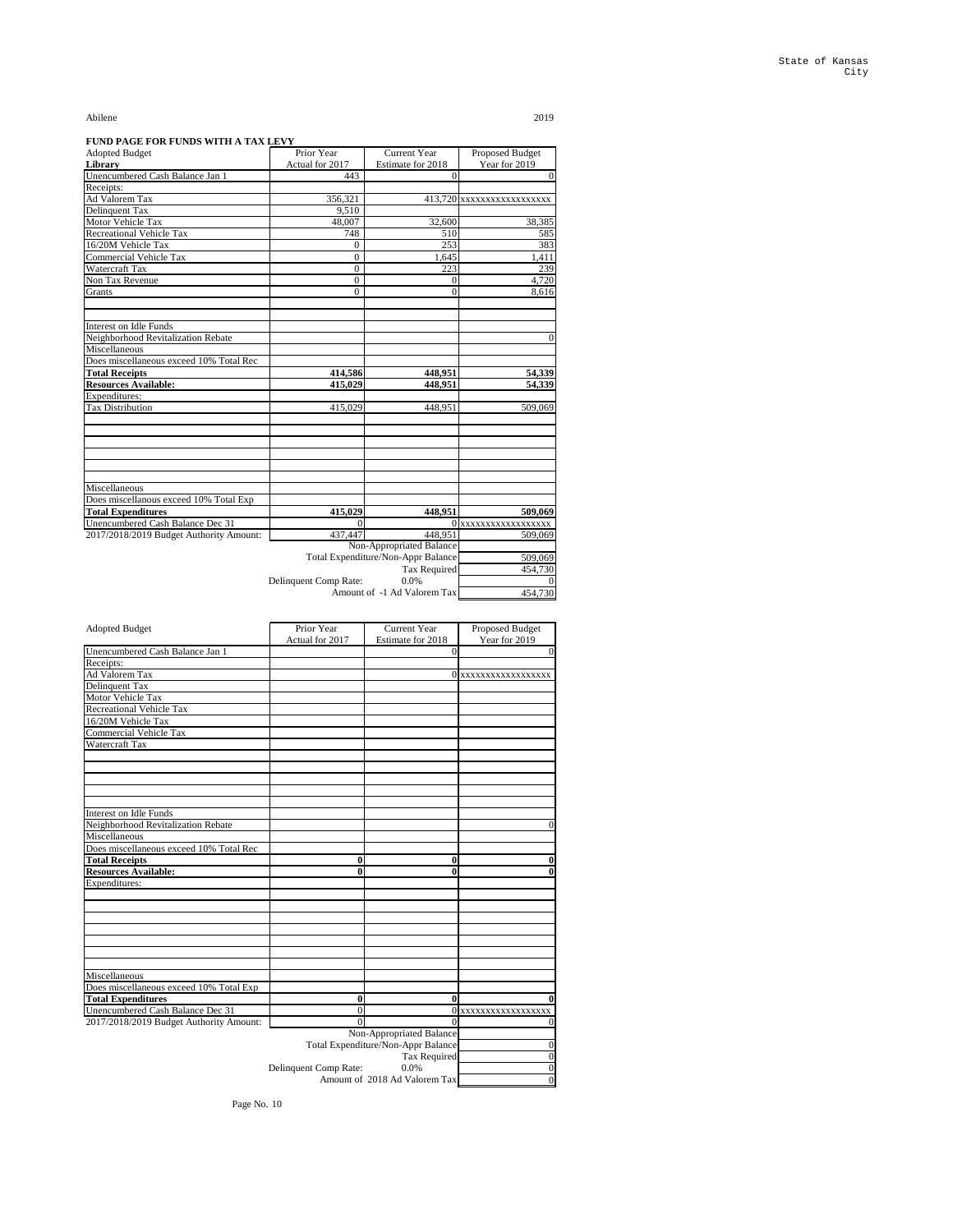#### **FUND PAGE FOR FUNDS WITH A TAX LEVY**

| <b>Adopted Budget</b>                   | Prior Year            | <b>Current Year</b>                | Proposed Budget            |
|-----------------------------------------|-----------------------|------------------------------------|----------------------------|
| <b>Airport</b>                          | Actual for 2017       | Estimate for 2018                  | Year for 2019              |
| Unencumbered Cash Balance Jan 1         | 109,389               | 115,967                            | 76,021                     |
| Receipts:                               |                       |                                    |                            |
| Ad Valorem Tax                          | 57,739                |                                    |                            |
| <b>Delinquent Tax</b>                   | 1,843                 |                                    |                            |
| Motor Vehicle Tax                       | 9,387                 | 5,281                              | 1,483                      |
| <b>Recreational Vehicle Tax</b>         | 146                   | 83                                 | 23                         |
| 16/20M Vehicle Tax                      |                       | 41                                 | 15                         |
| Commercial Vehicle Tax                  |                       | 267                                | $\overline{55}$            |
| Watercraft Tax                          |                       | 36                                 | 9                          |
| <b>FAA</b>                              | $\overline{0}$        | 150,000                            |                            |
| Rentals                                 | 14,846                | 14,000                             | 14,000                     |
| <b>Land Lease</b>                       | 5,080                 | 5,000                              | 5,000                      |
| <b>Interest Income</b>                  | 27                    | 50                                 | 50                         |
| <b>KDOT</b>                             |                       | 96,585                             | $\overline{0}$             |
| Neighborhood Revitalization Rebate      |                       |                                    | 0                          |
| Miscellaneous                           | 81                    |                                    |                            |
| Does miscellaneous exceed 10% Total Rec |                       |                                    |                            |
| <b>Total Receipts</b>                   | 89,150                | 287,332                            | 20,635                     |
| <b>Resources Available:</b>             | 198,539               | 403,299                            | 96,656                     |
| Expenditures:                           |                       |                                    |                            |
| Personnel                               | $\overline{0}$        | $\overline{0}$                     | $\Omega$                   |
| Contractual                             | 7,656                 | 5,100                              | 5,500                      |
| Operations                              | 32,815                | 33,000                             | 33,100                     |
| Capital Outlay                          | 42,101                | 289,178                            | 10,000                     |
| <b>Transfer to Equipment Reserve</b>    | $\boldsymbol{0}$      | $\overline{0}$                     | 1,000                      |
|                                         |                       |                                    |                            |
| Cash Forward (2019 column)              |                       |                                    | 62,940                     |
| Miscellaneous                           |                       |                                    |                            |
| Does miscellaneous exceed 10% Total Exp |                       |                                    |                            |
| <b>Total Expenditures</b>               | 82,572                | 327,278                            | 112,540                    |
| Unencumbered Cash Balance Dec 31        | 115,967               |                                    | 76,021 xxxxxxxxxxxxxxxxxxx |
| 2017/2018/2019 Budget Authority Amount: | 122,500               | 440,678                            | 112,540                    |
|                                         |                       | <b>Non-Appropriated Balance</b>    |                            |
|                                         |                       | Total Expenditure/Non-Appr Balance | 112,540                    |
|                                         |                       | <b>Tax Required</b>                | 15,884                     |
|                                         | Delinquent Comp Rate: | 0.0%                               |                            |
|                                         |                       | Amount of 2018 Ad Valorem Tax      | 15,884                     |

| <b>Adopted Budget</b>           | Prior Year      | <b>Current Year</b> | Proposed Budget             |
|---------------------------------|-----------------|---------------------|-----------------------------|
| <b>Fire Apparatus</b>           | Actual for 2017 | Estimate for 2018   | Year for 2019               |
| Unencumbered Cash Balance Jan 1 | 27,226          | 30,346              | 14,524                      |
| Receipts:                       |                 |                     |                             |
| Ad Valorem Tax                  | 72,576          |                     | $26,110$ XXXXXXXXXXXXXXXXXX |
| Delinquent Tax                  | 1,472           |                     |                             |
| <b>Motor Vehicle Tax</b>        | 7,051           | 6,640               | 2,422                       |
| <b>Recreational Vehicle Tax</b> | 110             | 104                 | 37                          |
| 16/20M Vehicle Tax              |                 | 52                  | 24                          |
| Commercial Vehicle Tax          |                 | 335                 | 89                          |
| <b>Watercraft Tax</b>           |                 | 45                  | 15                          |
|                                 |                 |                     |                             |

| <b>Interest on Idle Funds</b><br>10<br>14<br>10<br>Neighborhood Revitalization Rebate<br>Miscellaneous<br>Does miscellaneous exceed 10% Total Rec<br><b>Total Receipts</b><br>33,300<br>81,219<br><b>Resources Available:</b><br>108,445<br>63,646<br>Expenditures:<br><b>Equipment Purchase</b><br>78,099<br>49,123<br>Cash Forward (2019 column)<br>Miscellaneous<br>Does miscellaneous exceed 10% Total Exp<br>49,123<br>78,099<br><b>Total Expenditures</b><br><b>Unencumbered Cash Balance Dec 31</b><br>30,346<br>119,571<br>2017/2018/2019 Budget Authority Amount:<br>65,197<br>Non-Appropriated Balance |  |         |
|------------------------------------------------------------------------------------------------------------------------------------------------------------------------------------------------------------------------------------------------------------------------------------------------------------------------------------------------------------------------------------------------------------------------------------------------------------------------------------------------------------------------------------------------------------------------------------------------------------------|--|---------|
|                                                                                                                                                                                                                                                                                                                                                                                                                                                                                                                                                                                                                  |  |         |
|                                                                                                                                                                                                                                                                                                                                                                                                                                                                                                                                                                                                                  |  |         |
|                                                                                                                                                                                                                                                                                                                                                                                                                                                                                                                                                                                                                  |  |         |
|                                                                                                                                                                                                                                                                                                                                                                                                                                                                                                                                                                                                                  |  |         |
|                                                                                                                                                                                                                                                                                                                                                                                                                                                                                                                                                                                                                  |  |         |
|                                                                                                                                                                                                                                                                                                                                                                                                                                                                                                                                                                                                                  |  |         |
|                                                                                                                                                                                                                                                                                                                                                                                                                                                                                                                                                                                                                  |  |         |
|                                                                                                                                                                                                                                                                                                                                                                                                                                                                                                                                                                                                                  |  |         |
|                                                                                                                                                                                                                                                                                                                                                                                                                                                                                                                                                                                                                  |  | 2,597   |
|                                                                                                                                                                                                                                                                                                                                                                                                                                                                                                                                                                                                                  |  | 17,121  |
|                                                                                                                                                                                                                                                                                                                                                                                                                                                                                                                                                                                                                  |  |         |
|                                                                                                                                                                                                                                                                                                                                                                                                                                                                                                                                                                                                                  |  | 108,673 |
|                                                                                                                                                                                                                                                                                                                                                                                                                                                                                                                                                                                                                  |  |         |
|                                                                                                                                                                                                                                                                                                                                                                                                                                                                                                                                                                                                                  |  |         |
|                                                                                                                                                                                                                                                                                                                                                                                                                                                                                                                                                                                                                  |  |         |
|                                                                                                                                                                                                                                                                                                                                                                                                                                                                                                                                                                                                                  |  |         |
|                                                                                                                                                                                                                                                                                                                                                                                                                                                                                                                                                                                                                  |  |         |
|                                                                                                                                                                                                                                                                                                                                                                                                                                                                                                                                                                                                                  |  |         |
|                                                                                                                                                                                                                                                                                                                                                                                                                                                                                                                                                                                                                  |  |         |
|                                                                                                                                                                                                                                                                                                                                                                                                                                                                                                                                                                                                                  |  |         |
|                                                                                                                                                                                                                                                                                                                                                                                                                                                                                                                                                                                                                  |  | 108,673 |
|                                                                                                                                                                                                                                                                                                                                                                                                                                                                                                                                                                                                                  |  |         |
|                                                                                                                                                                                                                                                                                                                                                                                                                                                                                                                                                                                                                  |  | 108,673 |
|                                                                                                                                                                                                                                                                                                                                                                                                                                                                                                                                                                                                                  |  |         |
| Total Expenditure/Non-Appr Balance                                                                                                                                                                                                                                                                                                                                                                                                                                                                                                                                                                               |  | 108,673 |
| Tax Required                                                                                                                                                                                                                                                                                                                                                                                                                                                                                                                                                                                                     |  | 91,552  |
| 0.0%<br>Delinquent Comp Rate:                                                                                                                                                                                                                                                                                                                                                                                                                                                                                                                                                                                    |  |         |
| Amount of 2018 Ad Valorem Tax                                                                                                                                                                                                                                                                                                                                                                                                                                                                                                                                                                                    |  | 91,552  |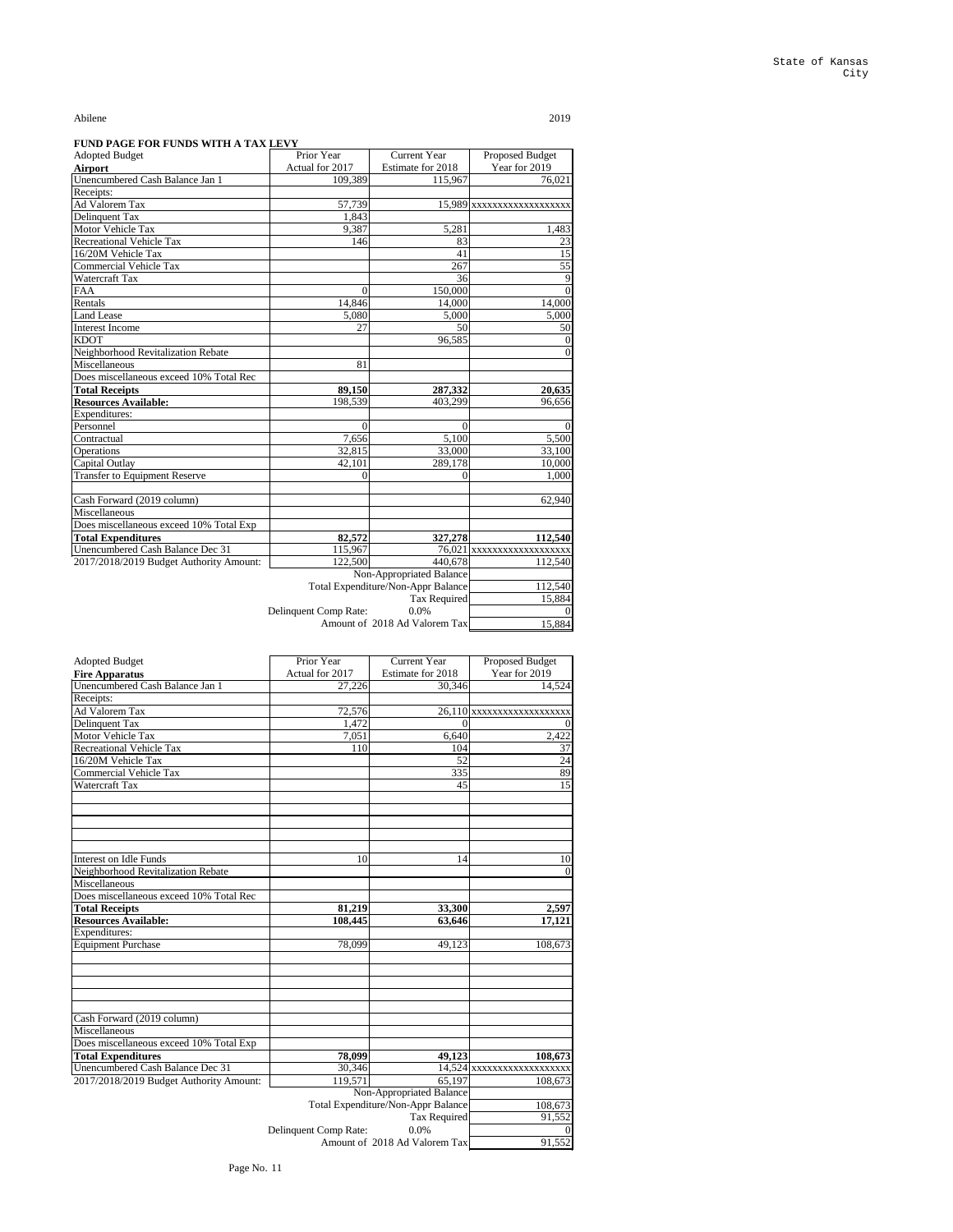| <b>Adopted Budget</b>                   | Prior Year            | <b>Current Year</b>                       | Proposed Budget              |
|-----------------------------------------|-----------------------|-------------------------------------------|------------------------------|
| <b>Capital Improvement</b>              | Actual for 2017       | Estimate for 2018                         | Year for 2019                |
| Unencumbered Cash Balance Jan 1         | 460,485               | 460,654                                   | 459,769                      |
| Receipts:                               |                       |                                           |                              |
| Ad Valorem Tax                          |                       |                                           | $116,915$ XXXXXXXXXXXXXXXXXX |
| Delinquent Tax                          | 73                    | 100                                       | 100                          |
| Motor Vehicle Tax                       |                       |                                           | 10,847                       |
| <b>Recreational Vehicle Tax</b>         |                       |                                           | 165                          |
| 16/20M Vehicle Tax                      |                       |                                           | 108                          |
| <b>Commercial Vehicle Tax</b>           |                       |                                           | 399                          |
| Watercraft Tax                          |                       |                                           | 68                           |
|                                         |                       |                                           |                              |
|                                         |                       |                                           |                              |
| <b>Interest on Idle Funds</b>           | 96                    | 100                                       | 100                          |
| Neighborhood Revitalization Rebate      |                       |                                           | $\overline{0}$               |
| Miscellaneous                           |                       |                                           |                              |
| Does miscellaneous exceed 10% Total Rec |                       |                                           |                              |
| <b>Total Receipts</b>                   | 169                   | 117,115                                   | 11,787                       |
| <b>Resources Available:</b>             | 460,654               | 577,769                                   | 471,556                      |
| Expenditures:                           |                       |                                           |                              |
| Police Equipment                        | $\overline{0}$        | 62,400                                    | $\boldsymbol{0}$             |
| Fire Equipment                          | $\boldsymbol{0}$      | 31,900                                    | $\boldsymbol{0}$             |
| <b>Street Equipment</b>                 | $\overline{0}$        | 23,700                                    | $\overline{0}$               |
|                                         |                       |                                           |                              |
| Cash Forward (2019 column)              |                       |                                           | 459,969                      |
| Miscellaneous                           |                       |                                           |                              |
| Does miscellaneous exceed 10% Total Exp |                       |                                           |                              |
| <b>Total Expenditures</b>               | $\boldsymbol{0}$      | 118,000                                   | 459,969                      |
| Unencumbered Cash Balance Dec 31        | 460,654               |                                           | 459,769 xxxxxxxxxxxxxxxxxxx  |
| 2017/2018/2019 Budget Authority Amount: | 479,825               | 638,000                                   | 459,969                      |
|                                         |                       | Non-Appropriated Balance                  |                              |
|                                         |                       | <b>Total Expenditure/Non-Appr Balance</b> | 459,969                      |
|                                         |                       | <b>Tax Required</b>                       | $\overline{0}$               |
|                                         | Delinquent Comp Rate: | 0.0%                                      | $\boldsymbol{0}$             |
|                                         |                       | Amount of 2018 Ad Valorem Tax             | $\boldsymbol{0}$             |

| <b>Adopted Budget</b>           |   | Prior Year      | <b>Current Year</b> | <b>Proposed Budget</b>  |
|---------------------------------|---|-----------------|---------------------|-------------------------|
|                                 | 0 | Actual for 2017 | Estimate for 2018   | Year for 2019           |
| Unencumbered Cash Balance Jan 1 |   |                 |                     |                         |
| Receipts:                       |   |                 |                     |                         |
| Ad Valorem Tax                  |   |                 |                     | 0   xxxxxxxxxxxxxxxxxxx |
| Delinquent Tax                  |   |                 |                     |                         |
| <b>Motor Vehicle Tax</b>        |   |                 |                     |                         |
| <b>Recreational Vehicle Tax</b> |   |                 |                     |                         |
| 16/20M Vehicle Tax              |   |                 |                     |                         |
| <b>Commercial Vehicle Tax</b>   |   |                 |                     |                         |
| Watercraft Tax                  |   |                 |                     |                         |
|                                 |   |                 |                     |                         |

| <b>Interest on Idle Funds</b>           |                       |                                    |                    |
|-----------------------------------------|-----------------------|------------------------------------|--------------------|
| Neighborhood Revitalization Rebate      |                       |                                    |                    |
| Miscellaneous                           |                       |                                    |                    |
| Does miscellaneous exceed 10% Total Rec |                       |                                    |                    |
| <b>Total Receipts</b>                   | 0                     | $\boldsymbol{0}$                   |                    |
| <b>Resources Available:</b>             | 0                     | 0                                  |                    |
| Expenditures:                           |                       |                                    |                    |
|                                         |                       |                                    |                    |
|                                         |                       |                                    |                    |
|                                         |                       |                                    |                    |
|                                         |                       |                                    |                    |
|                                         |                       |                                    |                    |
|                                         |                       |                                    |                    |
| Cash Forward (2019 column)              |                       |                                    |                    |
| Miscellaneous                           |                       |                                    |                    |
| Does miscellaneous exceed 10% Total Exp |                       |                                    |                    |
| <b>Total Expenditures</b>               | 0                     | 0                                  |                    |
| Unencumbered Cash Balance Dec 31        | 0                     | 0                                  | XXXXXXXXXXXXXXXXXX |
| 2017/2018/2019 Budget Authority Amount: | $\Omega$              | $\theta$                           |                    |
|                                         |                       | Non-Appropriated Balance           |                    |
|                                         |                       | Total Expenditure/Non-Appr Balance |                    |
|                                         |                       | <b>Tax Required</b>                |                    |
|                                         | Delinquent Comp Rate: | 0.0%                               |                    |
|                                         |                       |                                    |                    |
|                                         |                       | Amount of 2018 Ad Valorem Tax      | 0                  |

Page No. 12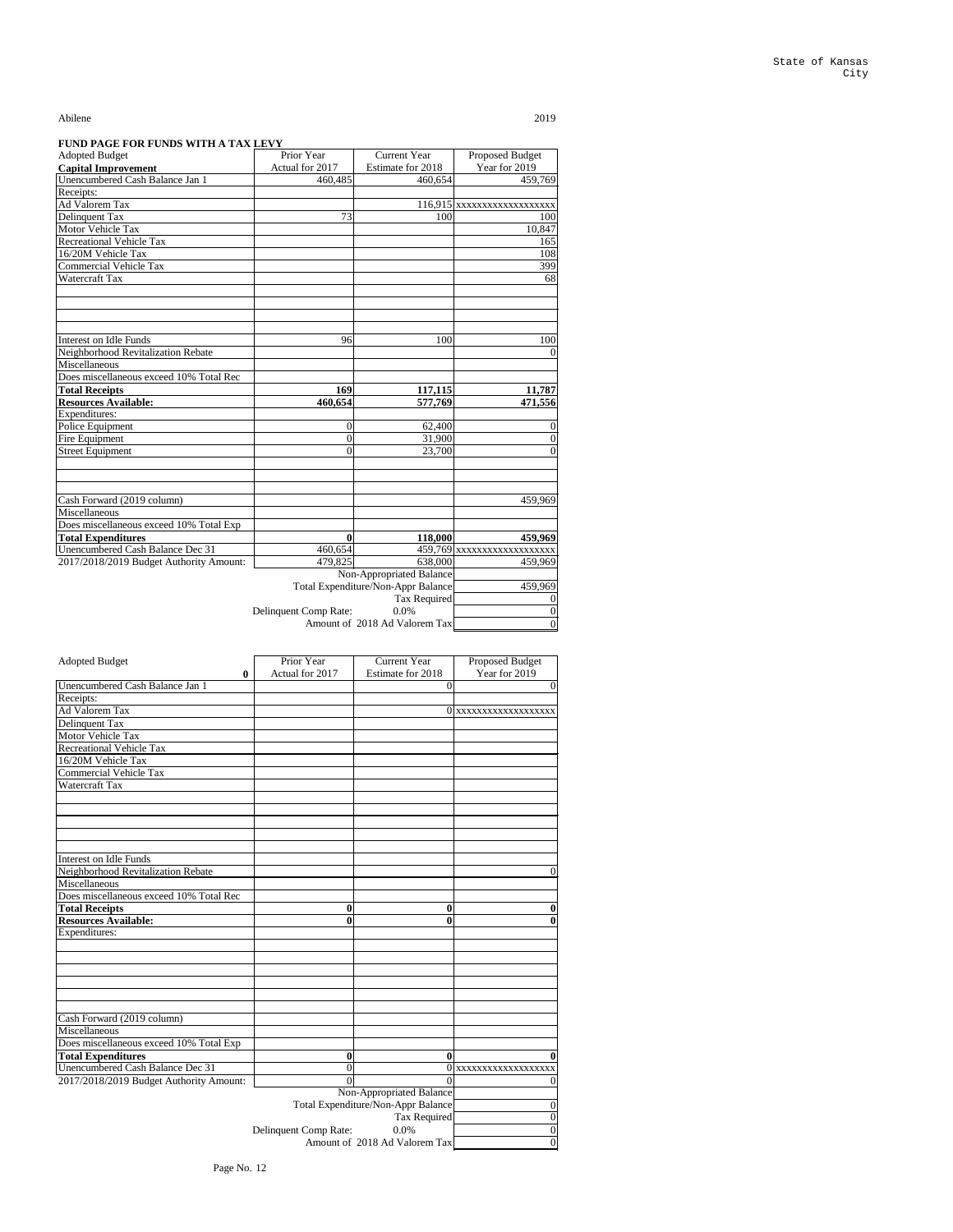| <b>Adopted Budget</b>                   | Prior Year      | <b>Current Year</b> | <b>Proposed Budget</b> |
|-----------------------------------------|-----------------|---------------------|------------------------|
| <b>Special Highway</b>                  | Actual for 2017 | Estimate for 2018   | Year for 2019          |
| Unencumbered Cash Balance Jan 1         | $-34,934$       | 280,631             | 190,909                |
| Receipts:                               |                 |                     |                        |
| <b>State of Kansas Gas Tax</b>          | 173,637         | 174,750             | 175,380                |
| <b>County Transfers Gas</b>             |                 | $\theta$            |                        |
| <b>Reimbursed Expense</b>               | 3,147           | $\overline{0}$      |                        |
| <b>KLINK</b>                            | 234,812         | $\overline{0}$      |                        |
| <b>Interest Income</b>                  | 1,422           | 800                 | 800                    |
| KDOT/USDOT                              | 0               | 60,729              | 60,000                 |
| Miscellaneous                           |                 |                     |                        |
| Does miscellaneous exceed 10% Total Rec |                 |                     |                        |
| <b>Total Receipts</b>                   | 413,018         | 236,279             | 236,180                |
| <b>Resources Available:</b>             | 378,084         | 516,909             | 427,089                |
| Expenditures:                           |                 |                     |                        |
| Personnel                               | $\theta$        | $\overline{0}$      |                        |
| Operations                              | 32,418          | 51,000              | 61,000                 |
| Contractual                             | 0               |                     |                        |
| Capital Outlay                          | 65,035          | 275,000             | 350,000                |
|                                         |                 |                     |                        |
| Cash Forward (2019 column)              |                 |                     | 16,089                 |
| Miscellaneous                           |                 |                     |                        |
| Does miscellaneous exceed 10% Total Exp |                 |                     |                        |
| <b>Total Expenditures</b>               | 97,454          | 326,000             | 427,089                |
| Unencumbered Cash Balance Dec 31        | 280,631         | 190,909             |                        |
| 2017/2018/2019 Budget Authority Amount: | 216,500         | 401,000             | 427,089                |

| <b>Adopted Budget</b>                   | Prior Year      | <b>Current Year</b> | Proposed Budget |
|-----------------------------------------|-----------------|---------------------|-----------------|
| <b>Sales Tax Street</b>                 | Actual for 2017 | Estimate for 2018   | Year for 2019   |
| Unencumbered Cash Balance Jan 1         | $-46,276$       | 312,712             | 637,737         |
| Receipts:                               |                 |                     |                 |
| <b>Sales Tax Distribution</b>           | 331,632         | 325,000             | 325,000         |
| <b>Interest Income</b>                  | 26              | 25                  | 25              |
| KDOT/USDOT                              | 347,246         | 0                   |                 |
|                                         |                 |                     |                 |
| Miscellaneous                           |                 |                     |                 |
| Does miscellaneous exceed 10% Total Rec |                 |                     |                 |
| <b>Total Receipts</b>                   | 678,904         | 325,025             | 325,025         |
| <b>Resources Available:</b>             | 632,628         | 637,737             | 962,762         |
| Expenditures:                           |                 |                     |                 |
| <b>Street Projects</b>                  | 319,916         | $\boldsymbol{0}$    | 950,000         |
|                                         |                 |                     |                 |
|                                         |                 |                     |                 |
|                                         |                 |                     |                 |
| Cash Forward (2019 column)              |                 |                     | 12,762          |
| Miscellaneous                           |                 |                     |                 |
| Does miscellaneous exceed 10% Total Exp |                 |                     |                 |
| <b>Total Expenditures</b>               | 319,916         | $\bf{0}$            | 962,762         |
| Unencumbered Cash Balance Dec 31        | 312,712         | 637,737             |                 |
| 2017/2018/2019 Budget Authority Amount: | 475,000         | 650,000             | 962,762         |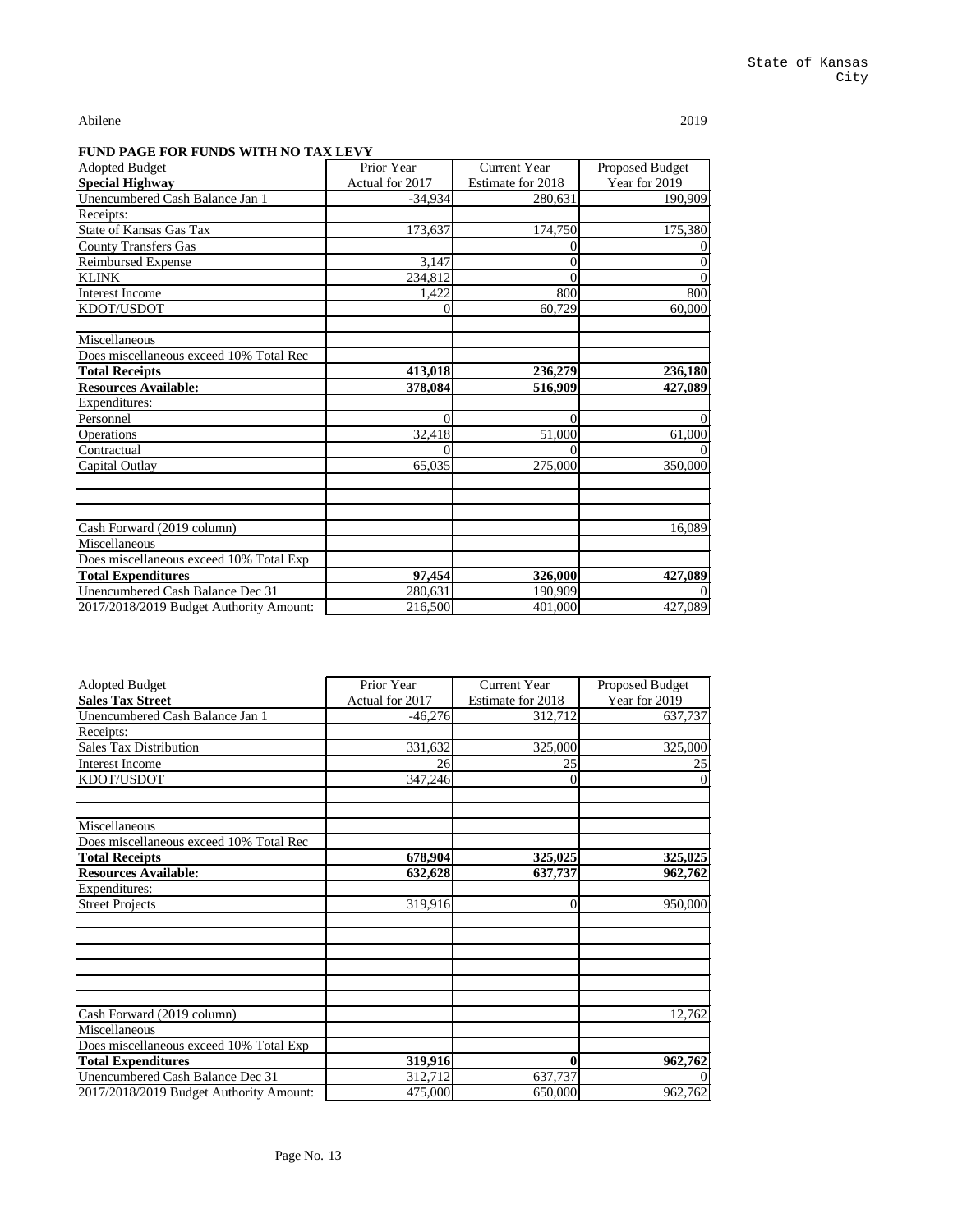| <b>Adopted Budget</b>                   | Prior Year      | <b>Current Year</b> | Proposed Budget |
|-----------------------------------------|-----------------|---------------------|-----------------|
| <b>Special Parks &amp; Recreation</b>   | Actual for 2017 | Estimate for 2018   | Year for 2019   |
| Unencumbered Cash Balance Jan 1         | 65,507          | 135,787             | 41,302          |
| Receipts:                               |                 |                     |                 |
| <b>Alcohol Tax</b>                      | 14,326          | 15,500              | 14,000          |
| Interest Income                         | 16              | 15                  | 15              |
| <b>Gifts and Donations</b>              | 84,035          | $\theta$            |                 |
|                                         |                 |                     |                 |
| Miscellaneous                           |                 |                     |                 |
| Does miscellaneous exceed 10% Total Rec |                 |                     |                 |
| <b>Total Receipts</b>                   | 98,377          | 15,515              | 14,015          |
| <b>Resources Available:</b>             | 163,884         | 151,302             | 55,317          |
| Expenditures:                           |                 |                     |                 |
| Capital Outlay                          | 28,097          | 110,000             | 40,000          |
|                                         |                 |                     |                 |
| Cash Forward (2019 column)              |                 |                     |                 |
| Miscellaneous                           |                 |                     |                 |
| Does miscellaneous exceed 10% Total Exp |                 |                     |                 |
| <b>Total Expenditures</b>               | 28,097          | 110,000             | 40,000          |
| Unencumbered Cash Balance Dec 31        | 135,787         | 41,302              | 15,317          |
| 2017/2018/2019 Budget Authority Amount: | 40,000          | 110,000             | 40,000          |

| <b>Adopted Budget</b>                   | Prior Year      | <b>Current Year</b> | Proposed Budget |
|-----------------------------------------|-----------------|---------------------|-----------------|
| <b>Special Alcohol &amp; Drug</b>       | Actual for 2017 | Estimate for 2018   | Year for 2019   |
| Unencumbered Cash Balance Jan 1         | 77,248          | 57,086              | 57,096          |
| Receipts:                               |                 |                     |                 |
| Alcohol Tax                             | 14,326          | 15,500              | 14,000          |
| <b>Interest Income</b>                  | 12              | 10                  | 10              |
| <b>Reimbursed Expense</b>               | $\overline{0}$  |                     |                 |
| Miscellaneous                           |                 |                     |                 |
| Does miscellaneous exceed 10% Total Rec |                 |                     |                 |
| <b>Total Receipts</b>                   | 14,338          | 15,510              | 14,010          |
| <b>Resources Available:</b>             | 91,586          | 72,596              | 71,106          |
| Expenditures:                           |                 |                     |                 |
| Grants                                  | 34,500          | 15,500              | 57,096          |
| Capital Outlay                          | 0               | 0                   |                 |
| Operations                              | $\overline{0}$  | $\overline{0}$      |                 |
|                                         |                 |                     |                 |
| Cash Forward (2019 column)              |                 |                     |                 |
| Miscellaneous                           |                 |                     |                 |
| Does miscellaneous exceed 10% Total Exp |                 |                     |                 |
| <b>Total Expenditures</b>               | 34,500          | 15,500              | 57,096          |
| Unencumbered Cash Balance Dec 31        | 57,086          | 57,096              | 14,010          |
| 2017/2018/2019 Budget Authority Amount: | 87,000          | 68,500              | 57,096          |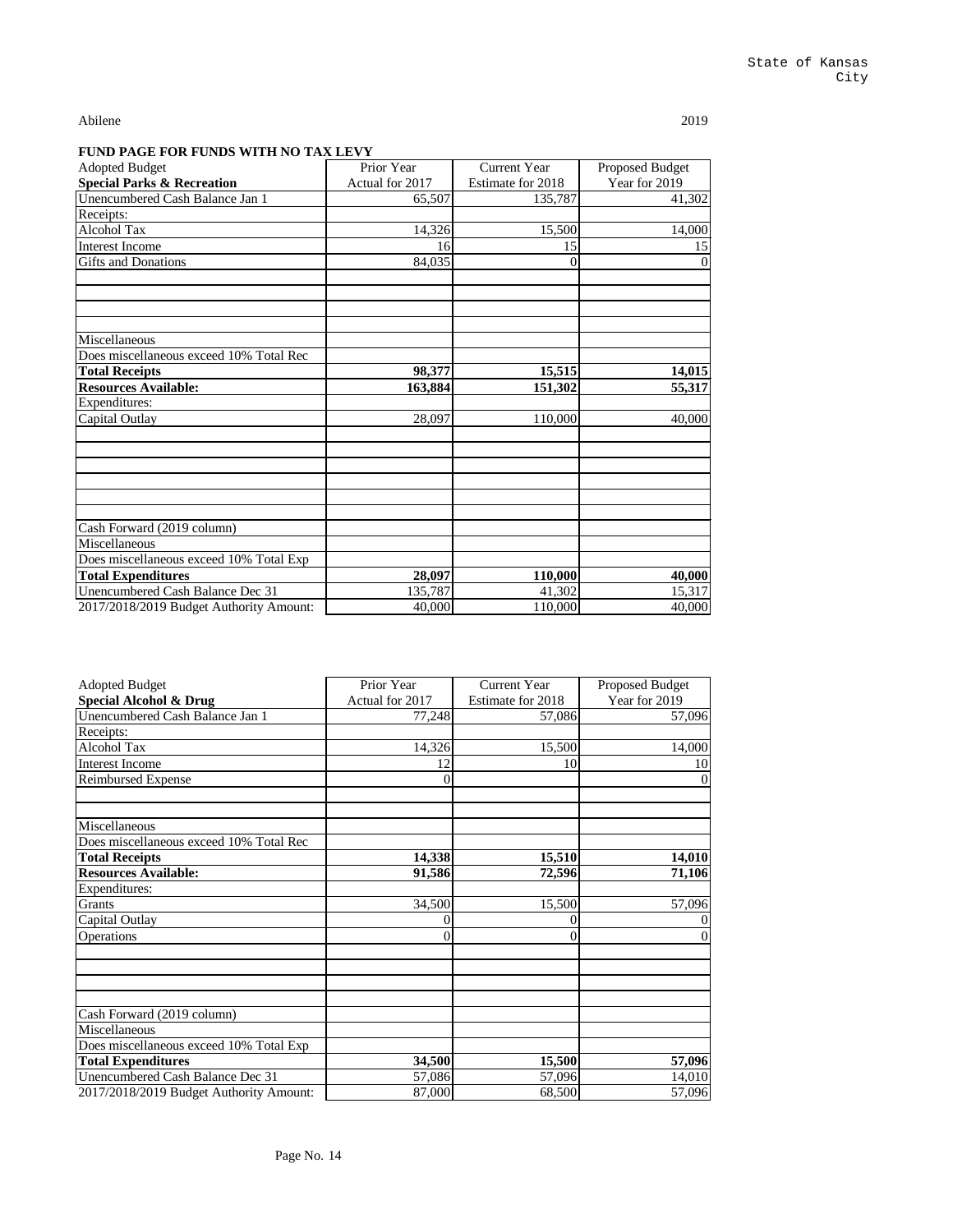| <b>Adopted Budget</b>                   | Prior Year      | <b>Current Year</b> | Proposed Budget |
|-----------------------------------------|-----------------|---------------------|-----------------|
| Recycle                                 | Actual for 2017 | Estimate for 2018   | Year for 2019   |
| Unencumbered Cash Balance Jan 1         | 160,522         | 163,826             | 153,186         |
| Receipts:                               |                 |                     |                 |
| <b>Charges for Service</b>              | 85,672          | 94,000              | 94,000          |
| <b>Interest Income</b>                  | 34              | 80                  | 40              |
| <b>Reimbursed Expense</b>               | 2,155           |                     |                 |
| Sale of Merchandise                     | 28,266          | 15,000              | 15,000          |
|                                         |                 |                     |                 |
| Miscellaneous                           |                 |                     |                 |
| Does miscellaneous exceed 10% Total Rec |                 |                     |                 |
| <b>Total Receipts</b>                   | 116,128         | 109,080             | 109,040         |
| <b>Resources Available:</b>             | 276,650         | 272,906             | 262,226         |
| Expenditures:                           |                 |                     |                 |
| Personnel                               | $\Omega$        | $\overline{0}$      | $\Omega$        |
| Operations                              | 26,365          | 27,220              | 27,220          |
| Contractual                             | 74,000          | 92,500              | 75,000          |
| Capital Outlay                          | 12,459          |                     |                 |
| <b>Transfer to Equipment Reserve</b>    | 0               | $\overline{0}$      | 7,000           |
|                                         |                 |                     |                 |
| Cash Forward (2019 column)              |                 |                     | 150,000         |
| Miscellaneous                           |                 |                     |                 |
| Does miscellaneous exceed 10% Total Exp |                 |                     |                 |
| <b>Total Expenditures</b>               | 112,824         | 119,720             | 259,220         |
| Unencumbered Cash Balance Dec 31        | 163,826         | 153,186             | 3,006           |
| 2017/2018/2019 Budget Authority Amount: | 214,178         | 219,720             | 259,220         |

| <b>Adopted Budget</b>                   | Prior Year      | <b>Current Year</b> | <b>Proposed Budget</b> |
|-----------------------------------------|-----------------|---------------------|------------------------|
| <b>Storm Water</b>                      | Actual for 2017 | Estimate for 2018   | Year for 2019          |
| Unencumbered Cash Balance Jan 1         | 464,224         | 518,851             | 338,951                |
| Receipts:                               |                 |                     |                        |
| <b>Charges for Service</b>              | 67,326          | 68,000              | 68,000                 |
| <b>Reimbursed Expenses</b>              |                 |                     |                        |
| <b>Interest Income</b>                  | 112             | 100                 | 100                    |
| Miscellaneous                           |                 |                     |                        |
| Does miscellaneous exceed 10% Total Rec |                 |                     |                        |
| <b>Total Receipts</b>                   | 67,438          | 68,100              | 68,100                 |
| <b>Resources Available:</b>             | 531,662         | 586,951             | 407,051                |
| Expenditures:                           |                 |                     |                        |
| <b>Contractual Services</b>             | 7,362           | 45,000              | 50,000                 |
| Capital Outlay                          | 2,083           | 200,000             | 350,000                |
| <b>Transfer to General Fund</b>         | 3,366           | 3,000               | 3,000                  |
|                                         |                 |                     |                        |
| Cash Forward (2019 column)              |                 |                     |                        |
| Miscellaneous                           |                 |                     |                        |
| Does miscellaneous exceed 10% Total Exp |                 |                     |                        |
| <b>Total Expenditures</b>               | 12,811          | 248,000             | 403,000                |
| Unencumbered Cash Balance Dec 31        | 518,851         | 338,951             | 4,051                  |
| 2017/2018/2019 Budget Authority Amount: | 353,400         | 587,000             | 403,000                |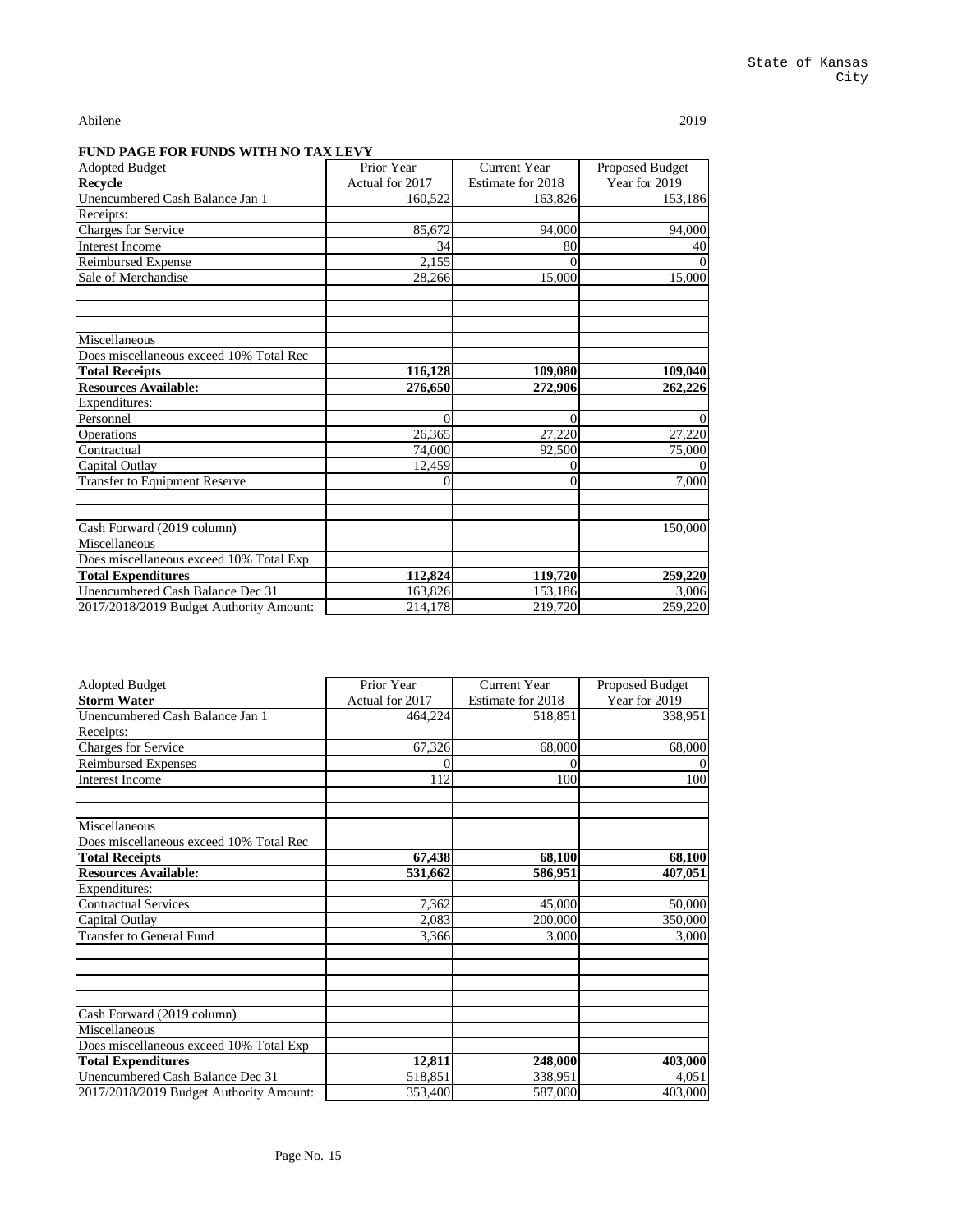| <b>Adopted Budget</b>                   | Prior Year      | <b>Current Year</b> | <b>Proposed Budget</b> |
|-----------------------------------------|-----------------|---------------------|------------------------|
| <b>Special Revenue - Comm Ctr</b>       | Actual for 2017 | Estimate for 2018   | Year for 2019          |
| Unencumbered Cash Balance Jan 1         | 150,776         | 124,872             | 124,904                |
| Receipts:                               |                 |                     |                        |
| Interest Income                         | 30              | 32                  | 32                     |
|                                         |                 |                     |                        |
|                                         |                 |                     |                        |
| Miscellaneous                           |                 |                     |                        |
| Does miscellaneous exceed 10% Total Rec |                 |                     |                        |
| <b>Total Receipts</b>                   | 30              | 32                  | 32                     |
| <b>Resources Available:</b>             | 150,806         | 124,904             | 124,936                |
| Expenditures:                           |                 |                     |                        |
| <b>Building Maintenance</b>             | 25,934          | $\overline{0}$      | $\theta$               |
|                                         |                 |                     |                        |
|                                         |                 |                     |                        |
| Cash Forward (2019 column)              |                 |                     | 124,936                |
| Miscellaneous                           |                 |                     |                        |
| Does miscellaneous exceed 10% Total Exp |                 |                     |                        |
| <b>Total Expenditures</b>               | 25,934          | $\boldsymbol{0}$    | 124,936                |
| Unencumbered Cash Balance Dec 31        | 124,872         | 124,904             |                        |
| 2017/2018/2019 Budget Authority Amount: | 130,000         | 150,840             | 124,936                |

| <b>Adopted Budget</b>                   | Prior Year      | <b>Current Year</b> | <b>Proposed Budget</b> |
|-----------------------------------------|-----------------|---------------------|------------------------|
| <b>Special Revenue-Library/Pool</b>     | Actual for 2017 | Estimate for 2018   | Year for 2019          |
| Unencumbered Cash Balance Jan 1         | 328,183         | 314,737             | 194,908                |
| Receipts:                               |                 |                     |                        |
| Sales Tax                               | 464,256         | 318,000             | $\mathbf{0}$           |
| <b>Interest Income</b>                  | 70              | 0                   | $\overline{0}$         |
|                                         |                 |                     |                        |
| Miscellaneous                           |                 |                     |                        |
| Does miscellaneous exceed 10% Total Rec |                 |                     |                        |
| <b>Total Receipts</b>                   | 464,325         | 318,000             | $\boldsymbol{0}$       |
| <b>Resources Available:</b>             | 792,508         | 632,737             | 194,908                |
| Expenditures:                           |                 |                     |                        |
| <b>Principal Payments</b>               | 470,001         | 435,001             | $\mathbf{0}$           |
| Interest                                | 7,770           | 2,828               | $\overline{0}$         |
|                                         |                 |                     |                        |
| Cash Forward (2019 column)              |                 |                     | 194,908                |
| Miscellaneous                           |                 |                     |                        |
| Does miscellaneous exceed 10% Total Exp |                 |                     |                        |
| <b>Total Expenditures</b>               | 477,771         | 437,829             | 194,908                |
| Unencumbered Cash Balance Dec 31        | 314,737         | 194,908             | $\Omega$               |
| 2017/2018/2019 Budget Authority Amount: | 822,478         | 494,828             | 194,908                |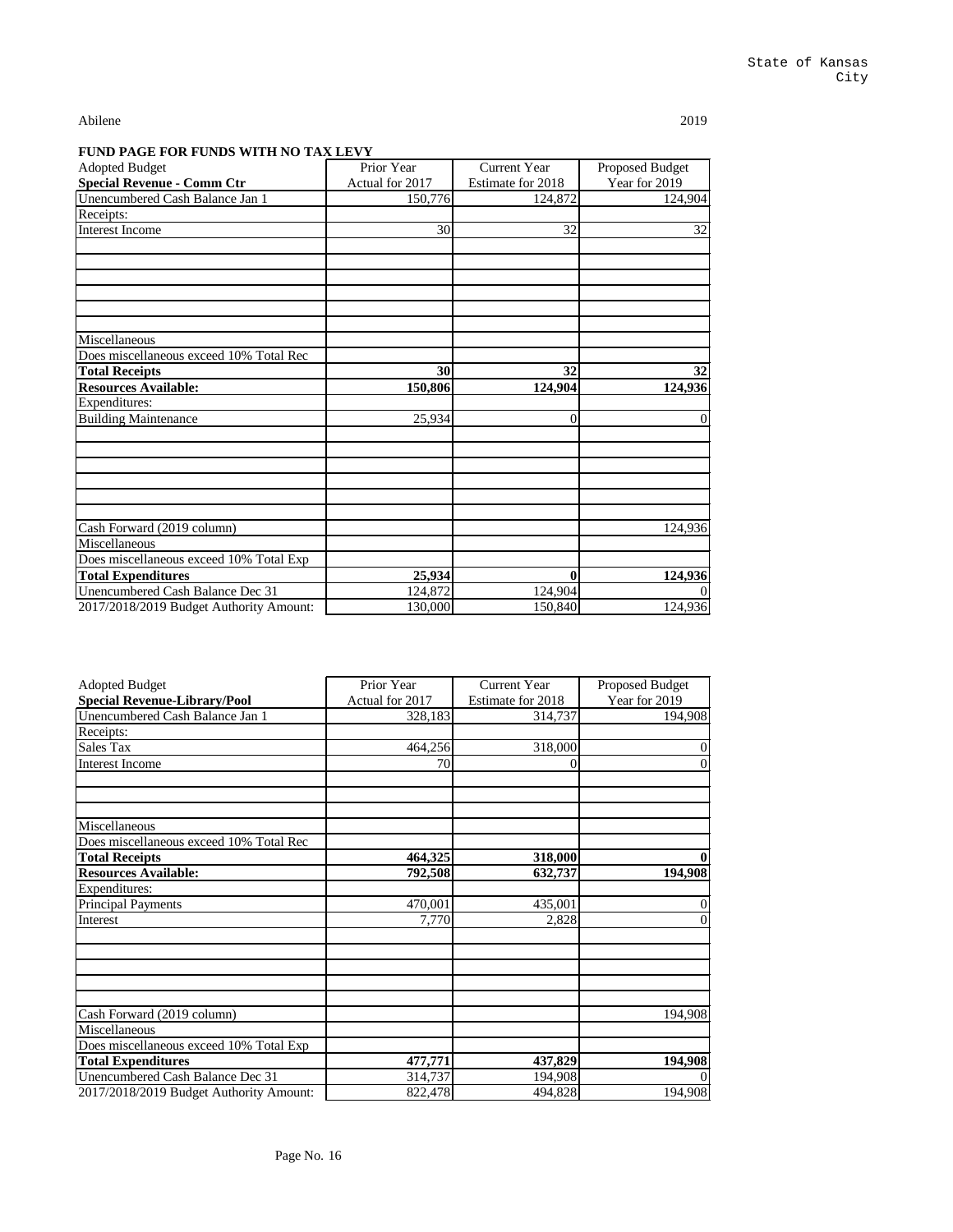| <b>Adopted Budget</b>                   | Prior Year      | <b>Current Year</b> | <b>Proposed Budget</b> |
|-----------------------------------------|-----------------|---------------------|------------------------|
| <b>Tourism &amp; Convention</b>         | Actual for 2017 | Estimate for 2018   | Year for 2019          |
| Unencumbered Cash Balance Jan 1         | 44,156          | 85,420              | 73,579                 |
| Receipts:                               |                 |                     |                        |
| <b>Transient Guest Tax</b>              | 198,457         | 175,000             | 175,000                |
| <b>Charges for Service</b>              | 11,905          | 8,000               | 8,000                  |
| <b>Interest Income</b>                  |                 |                     | 10                     |
| <b>Reimbursed Expenses</b>              | 17,888          | 22,500              | 12,500                 |
| <b>General Fund Transfer</b>            | 25,000          | 25,000              | 25,000                 |
|                                         |                 |                     |                        |
| Miscellaneous                           | 7908            | 4000                | 4000                   |
| Does miscellaneous exceed 10% Total Rec |                 |                     |                        |
| <b>Total Receipts</b>                   | 261,166         | 234,508             | 224,510                |
| <b>Resources Available:</b>             | 305,322         | 319,928             | 298,089                |
| Expenditures:                           |                 |                     |                        |
| Personnel                               | 125,595         | 143,149             | 149,167                |
| Operations                              | 90,780          | 87,200              | 82,250                 |
| Capital Outlay                          | 3,527           | 16,000              | 15,000                 |
|                                         |                 |                     |                        |
| Cash Forward (2019 column)              |                 |                     | 50,000                 |
| Miscellaneous                           |                 |                     |                        |
| Does miscellaneous exceed 10% Total Exp |                 |                     |                        |
| <b>Total Expenditures</b>               | 219,902         | 246,349             | 296,417                |
| Unencumbered Cash Balance Dec 31        | 85,420          | 73,579              | 1,672                  |
| 2017/2018/2019 Budget Authority Amount: | 277,890         | 246,349             | 296,417                |

| <b>Adopted Budget</b>                   | Prior Year      | <b>Current Year</b> | Proposed Budget |
|-----------------------------------------|-----------------|---------------------|-----------------|
| <b>Recreation Commission</b>            | Actual for 2017 | Estimate for 2018   | Year for 2019   |
| Unencumbered Cash Balance Jan 1         | 275,564         | 319,395             | 134,102         |
| Receipts:                               |                 |                     |                 |
| <b>Contract Payments</b>                | 261,301         | 294,765             | 328,572         |
| Fees                                    | 166,922         | 159,450             | 197,850         |
| <b>Interest Income</b>                  | 74              | 50                  | 50              |
| Grants                                  | 37,129          | 46,500              | 12,500          |
| Miscellaneous                           | 15,011          | 950                 |                 |
| Does miscellaneous exceed 10% Total Rec |                 |                     |                 |
| <b>Total Receipts</b>                   | 480,437         | 501,715             | 538,972         |
| <b>Resources Available:</b>             | 756,001         | 821,110             | 673,074         |
| Expenditures:                           |                 |                     |                 |
| Personnel                               | 237,271         | 276,253             | 255,927         |
| Operations                              | 143,950         | 169,505             | 177,413         |
| Contractual                             | 3,350           | 18,000              | 15,000          |
| Capital Outlay                          |                 | 15,000              |                 |
| <b>Special Projects</b>                 | $\theta$        | 25,000              | 100,000         |
| <b>Employee Benefit</b>                 | 52,035          | 58,250              | 63,922          |
| Cash Forward (2019 column)              |                 | 125,000             | 60,812          |
| Miscellaneous                           |                 |                     |                 |
| Does miscellaneous exceed 10% Total Exp |                 |                     |                 |
| <b>Total Expenditures</b>               | 436,606         | 687,008             | 673,074         |
| Unencumbered Cash Balance Dec 31        | 319,395         | 134,102             |                 |
| 2017/2018/2019 Budget Authority Amount: | 567,826         | 689,526             | 673,074         |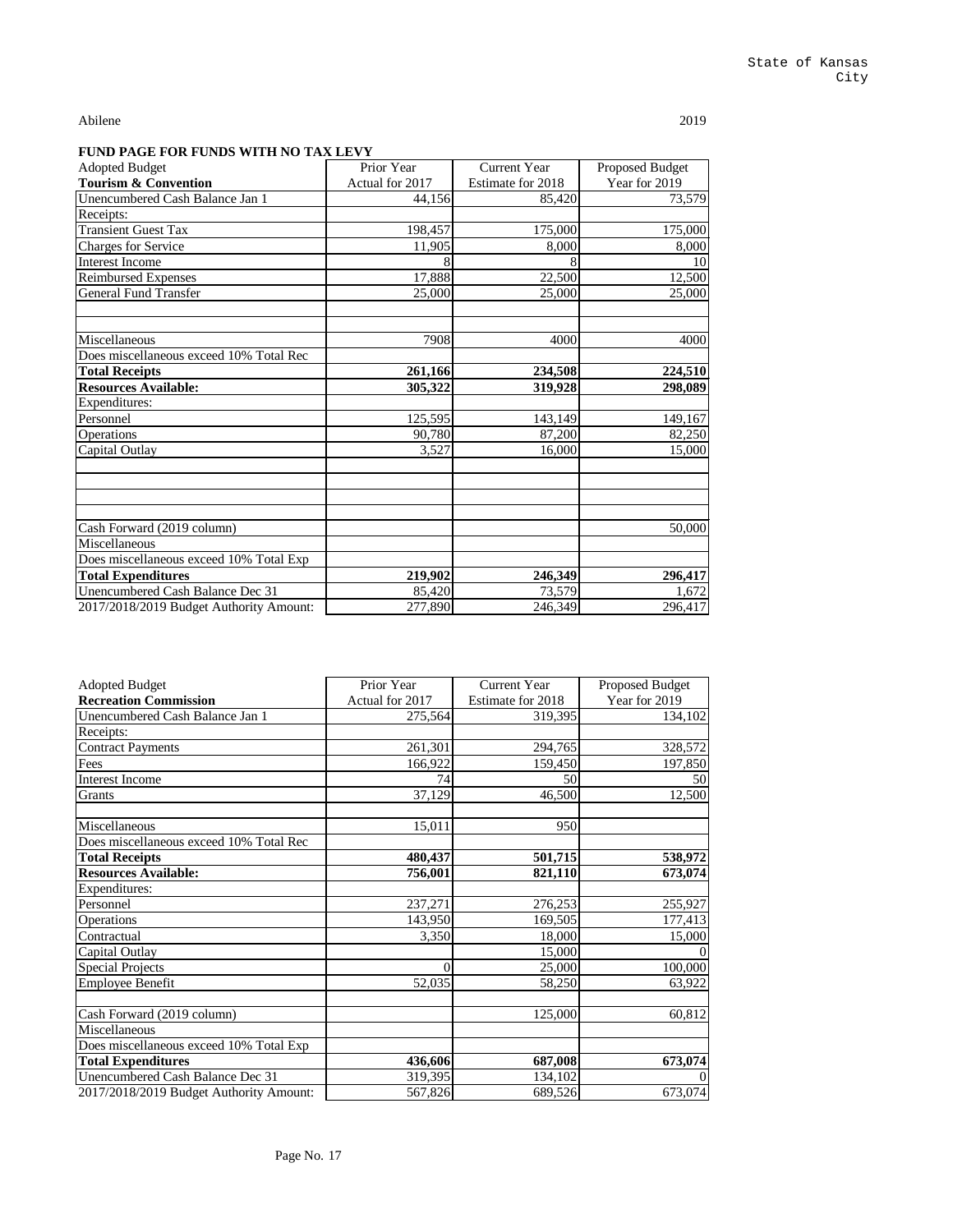| <u>UNI UNDO MIIIINO IIMIDD M</u><br><b>Adopted Budget</b> | Prior Year         | <b>Current Year</b> | <b>Proposed Budget</b> |
|-----------------------------------------------------------|--------------------|---------------------|------------------------|
| Water                                                     | Actual for 2017    | Estimate for 2018   | Year for 2019          |
| Unencumbered Cash Balance Jan 1                           | 320,010            | 270,813             | 185,030                |
| Receipts:                                                 |                    |                     |                        |
| <b>Charges For Services</b>                               | 1,375,803          | 1,368,600           | 1,365,974              |
| <b>Sales Tax</b>                                          | 29                 | 150                 | 117                    |
| <b>Fines and Penalties</b>                                | 20,309             | $\overline{17,000}$ | 14,200                 |
| <b>Reimbursed Expenses</b>                                | 4,812              | 16,634              | 8,488                  |
| Antenna Fees                                              | 15,179             | 15,000              | 15,000                 |
| <b>Interest Income</b>                                    | 5,041              | 5,000               | 4,721                  |
|                                                           |                    |                     |                        |
|                                                           |                    |                     |                        |
|                                                           |                    |                     |                        |
| Miscellaneous                                             |                    |                     |                        |
| Does miscellaneous exceed 10% Total Rec                   |                    |                     |                        |
| <b>Total Receipts</b>                                     | 1,421,173          | 1,422,384           | 1,408,500              |
| Resources Available:                                      | 1,741,183          | 1,693,198           | 1,593,530              |
| Expenditures:                                             |                    |                     |                        |
| <b>WELLS/PRODUCTION &amp; WTP</b>                         |                    |                     |                        |
| Personnel                                                 | 186,023            | 211,472             | 239,152                |
| Operations                                                | 287,162            | 300,325             | 281,215                |
| Capital Outlay                                            |                    |                     | 25,000                 |
| Contractual                                               | 46,734             | 30,000              | $\Omega$               |
| <b>WATER DISTRIBUTION</b>                                 |                    |                     |                        |
| Personnel                                                 | 214,286            | 249,713             | 278,000                |
| Operations                                                | 358,417            | 346,850             | 364,670                |
| Capital Outlay                                            | $\overline{3,346}$ | 65,000              | 25,000                 |
| Contractual                                               | 11,448             | 10,000              | $\overline{0}$         |
| <b>COMMERCIAL</b>                                         |                    |                     |                        |
| Personnel                                                 | 106,582            | 127,714             | 139,238                |
| Operations                                                | 70,271             | 99,025              | 87,298                 |
| Capital Outlay                                            | 3,660              | 7,000               | 2,500                  |
| Contractual                                               | 24,846             | 8,000               | 9,393                  |
| <b>DEBT SERVICE</b>                                       |                    |                     |                        |
| <b>Principal Payments</b>                                 | 62,350             | 51,601              | 45,000                 |
| Interest                                                  | 2,361              | 1,468               | 518                    |
| <b>TRANSFERS</b>                                          |                    |                     |                        |
| <b>Transfer to General</b>                                | 92,885             | $\boldsymbol{0}$    | 88,688                 |
| <b>Transfer to Water Reserve</b>                          | $\theta$           | $\boldsymbol{0}$    | $\Omega$               |
|                                                           |                    |                     |                        |
| Cash Forward (2019 column)                                |                    |                     | 7,858                  |
| Miscellaneous                                             |                    |                     |                        |
| Does miscellaneous exceed 10% Total Exp                   |                    |                     |                        |
| <b>Total Expenditures</b>                                 | 1,470,370          | 1,508,168           | 1,593,530              |
| Unencumbered Cash Balance Dec 31                          | 270,813            | 185,030             |                        |
| 2017/2018/2019 Budget Authority Amount:                   | 2,191,681          | 1,620,273           | 1,593,530              |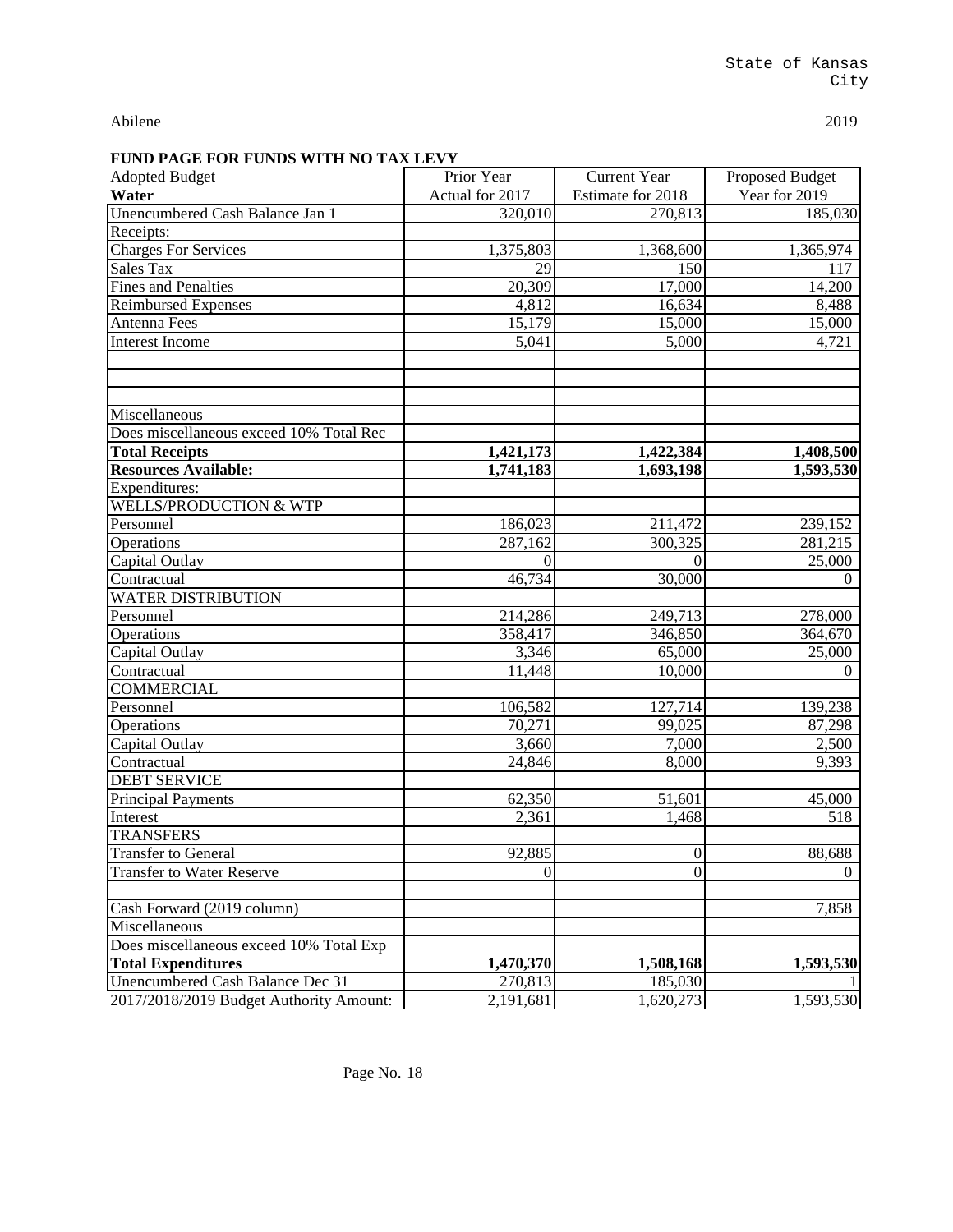| <u>UND LINUE FON FUNDD WELH NO TIME EEU I</u> |                 |                     |                        |
|-----------------------------------------------|-----------------|---------------------|------------------------|
| <b>Adopted Budget</b>                         | Prior Year      | <b>Current Year</b> | <b>Proposed Budget</b> |
| <b>Sewer</b>                                  | Actual for 2017 | Estimate for 2018   | Year for 2019          |
| Unencumbered Cash Balance Jan 1               | 975,480         | 589,947             | 304,311                |
| Receipts:                                     |                 |                     |                        |
| Charges for Service                           | 1,237,975       | 1,245,000           | 1,222,850              |
| <b>Interest Income</b>                        | 5,498           | 4,000               | 2,714                  |
| <b>Reimbursed Expenses</b>                    | 3,800           | 4,500               | 2,016                  |
| <b>Fines and Penalties</b>                    | 8,750           | 6,000               | 6,000                  |
|                                               |                 |                     |                        |
| Miscellaneous                                 |                 |                     |                        |
| Does miscellaneous exceed 10% Total Rec       |                 |                     |                        |
| <b>Total Receipts</b>                         | 1,256,023       | 1,259,500           | 1,233,580              |
| <b>Resources Available:</b>                   | 2,231,503       | 1,849,447           | 1,537,891              |
| Expenditures:                                 |                 |                     |                        |
| <b>COLLECTION</b>                             |                 |                     |                        |
| Personnel                                     | 96,730          | 126,915             | 128,897                |
| Operations                                    | 61,136          | 68,100              | 57,544                 |
| Capital Outlay                                | 115,302         | 7,000               | 5,000                  |
| Contractual                                   | 0               | 1,500               | $\Omega$               |
| WASTEWATER TREATMENT PLANT                    |                 |                     |                        |
| Personnel                                     | 157,108         | 155,679             | 191,229                |
| Operations                                    | 329,690         | 342,350             | 311,126                |
| Capital Outlay                                | 5,000           | 2,000               | 5,000                  |
| Contractual                                   | $\overline{0}$  | $\boldsymbol{0}$    | $\Omega$               |
| <b>COMMERCIAL</b>                             |                 |                     |                        |
| Personnel                                     | 104,920         | 134,972             | 138,934                |
| Operations                                    | 49,293          | 59,275              | 53,837                 |
| Capital Outlay                                | 3,660           | 2,000               | 2,500                  |
| Contractual                                   | 24,846          | 5,000               | 9,400                  |
| <b>DEBT SERVICE</b>                           |                 |                     |                        |
| <b>Principal Payments</b>                     | 460,930         | 465,067             | 435,830                |
| <b>Interest Payments</b>                      | 124,987         | 115,278             | 116,616                |
| <b>TRANSFERS</b>                              |                 |                     |                        |
| <b>Transfer To General Fund</b>               | 107,954         | 60,000              | 78,049                 |
| <b>Transfer to Sewer Reserve</b>              | $\overline{0}$  | $\mathbf{0}$        | $\theta$               |
|                                               |                 |                     |                        |
| Cash Forward (2019 column)                    |                 |                     | 3,928                  |
| Miscellaneous                                 |                 |                     |                        |
| Does miscellaneous exceed 10% Total Exp       |                 |                     |                        |
| <b>Total Expenditures</b>                     | 1,641,556       | 1,545,136           | 1,537,890              |
|                                               |                 |                     |                        |
| Unencumbered Cash Balance Dec 31              | 589,947         | 304,311             |                        |
| 2017/2018/2019 Budget Authority Amount:       | 2,735,878       | 1,985,136           | 1,537,890              |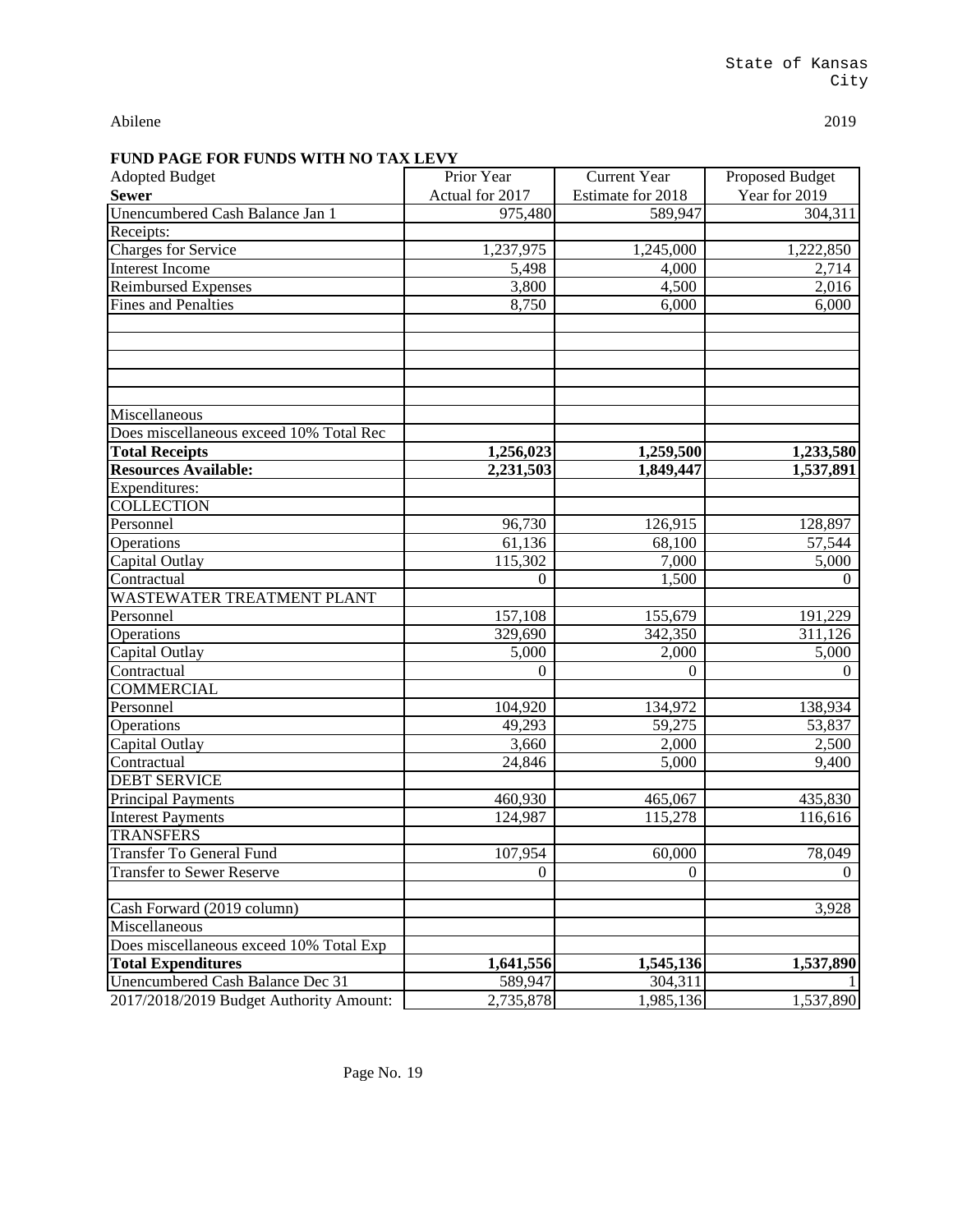## Abilene **NON-BUDGETED FUNDS (A)** 2019

*(Only the actual budget year for 2017 is to be shown)*

| Non-Budgeted Funds-A      |         |                           |         |                                                       |                |                           |                |                           |                |         |            |
|---------------------------|---------|---------------------------|---------|-------------------------------------------------------|----------------|---------------------------|----------------|---------------------------|----------------|---------|------------|
| (1) Fund Name:            |         | (2) Fund Name:            |         | (3) Fund Name:                                        |                | (4) Fund Name:            |                | (5) Fund Name:            |                |         |            |
| <b>Equipment Reserve</b>  |         |                           |         | <b>Water Equipment ReserveSewer Equipment Reserve</b> |                |                           |                |                           |                |         |            |
| Unencumbered              |         | Unencumbered              |         | Unencumbered                                          |                | Unencumbered              |                | Unencumbered              |                | Total   |            |
| Cash Balance Jan 1        | 151,910 | Cash Balance Jan 1        | 150,408 | Cash Balance Jan 1                                    | 656,234        | Cash Balance Jan 1        |                | Cash Balance Jan 1        |                | 958,552 |            |
| Receipts:                 |         | Receipts:                 |         | Receipts:                                             |                | Receipts:                 |                | Receipts:                 |                |         |            |
| Interest Income           | 28      | <b>Interest Income</b>    | 26      | <b>Interest Income</b>                                | 137            |                           |                |                           |                |         |            |
| Transfer from GF          | 25,884  |                           |         |                                                       |                |                           |                |                           |                |         |            |
|                           |         |                           |         |                                                       |                |                           |                |                           |                |         |            |
|                           |         |                           |         |                                                       |                |                           |                |                           |                |         |            |
|                           |         |                           |         |                                                       |                |                           |                |                           |                |         |            |
|                           |         |                           |         |                                                       |                |                           |                |                           |                |         |            |
| <b>Total Receipts</b>     | 25,912  | <b>Total Receipts</b>     | 26      | <b>Total Receipts</b>                                 | 137            | <b>Total Receipts</b>     | $\overline{0}$ | <b>Total Receipts</b>     | $\overline{0}$ | 26.076  |            |
| Resources Available:      | 177,822 | Resources Available:      | 150,434 | Resources Available:                                  | 656,371        | Resources Available:      | $\overline{0}$ | Resources Available:      | $\overline{0}$ | 984,628 |            |
| Expenditures:             |         | Expenditures:             |         | Expenditures:                                         |                | Expenditures:             |                | Expenditures:             |                |         |            |
| Police Equipment          | 25,884  | Pressure Filter Media     | 38,154  |                                                       |                |                           |                |                           |                |         |            |
|                           |         |                           |         |                                                       |                |                           |                |                           |                |         |            |
|                           |         |                           |         |                                                       |                |                           |                |                           |                |         |            |
|                           |         |                           |         |                                                       |                |                           |                |                           |                |         |            |
|                           |         |                           |         |                                                       |                |                           |                |                           |                |         |            |
| <b>Total Expenditures</b> | 25,884  | <b>Total Expenditures</b> | 38,154  | <b>Total Expenditures</b>                             | $\overline{0}$ | <b>Total Expenditures</b> | $\overline{0}$ | <b>Total Expenditures</b> | $\overline{0}$ | 64.038  |            |
| Cash Balance Dec 31       | 151,938 | Cash Balance Dec 31       | 112,281 | Cash Balance Dec 31                                   | 656,371        | Cash Balance Dec 31       | $\overline{0}$ | Cash Balance Dec 31       | $\overline{0}$ | 920,590 | $**$       |
|                           |         |                           |         |                                                       |                |                           |                |                           |                | 920,590 | $\ast\ast$ |
|                           |         |                           |         |                                                       |                |                           |                |                           |                |         |            |

\*\*Note: These two block figures should agree.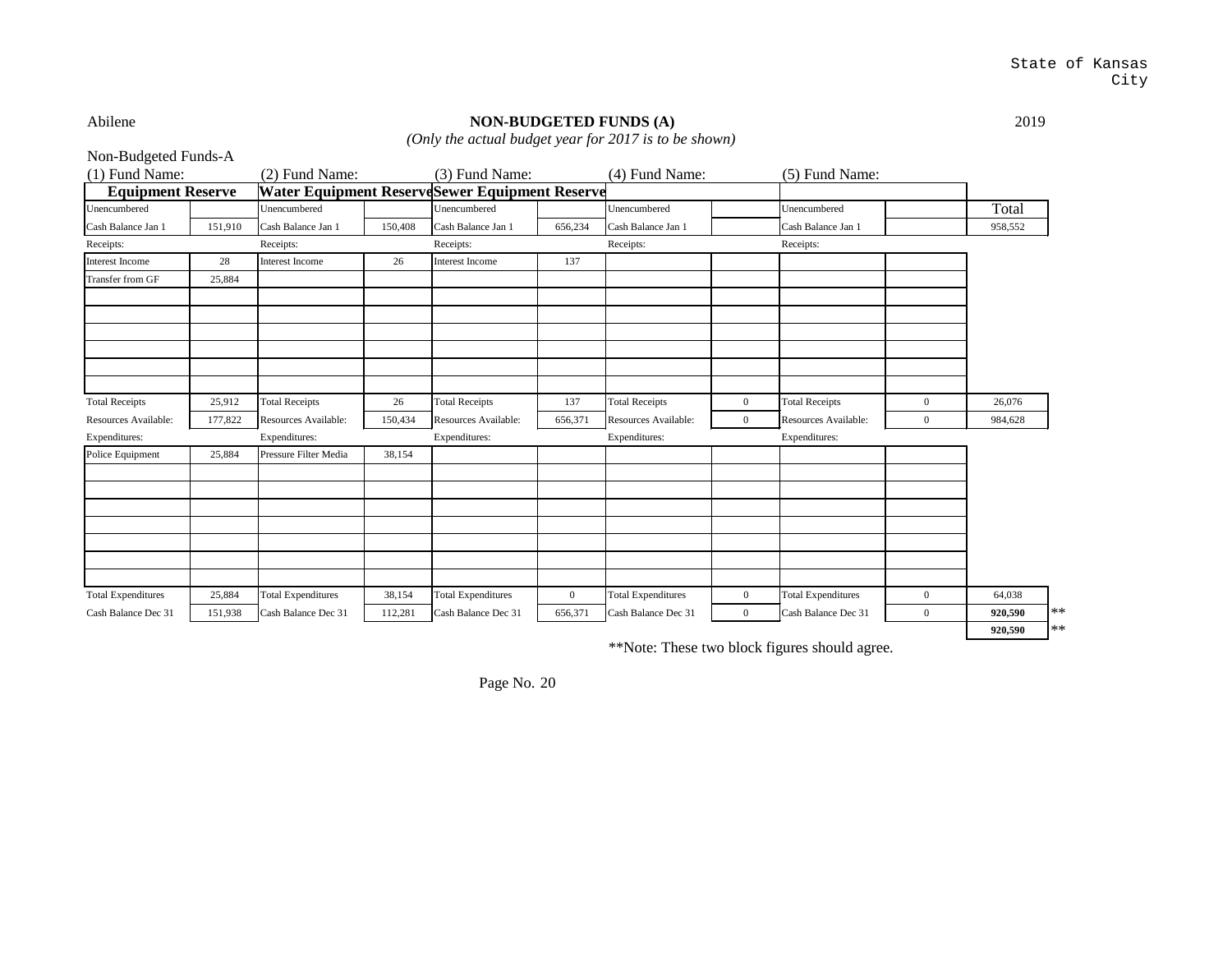2019

#### **BUDGET SUMMARY**

Proposed Budget 2019 Expenditures and Amount of 2018 Ad Valorem Tax establish the maximum limits of the 2019 budget. Estimated Tax Rate is subject to change depending on the final assessed valuation.

|                                   | Prior Year Actual for 2017 |            | <b>Current Year Estimate for 2018</b> |            | Proposed Budget for 2019 |                |            |
|-----------------------------------|----------------------------|------------|---------------------------------------|------------|--------------------------|----------------|------------|
|                                   |                            | Actual     |                                       | Actual     | <b>Budget Authority</b>  | Amount of 2018 | Estimate   |
| <b>FUND</b>                       | Expenditures               | Tax Rate * | Expenditures                          | Tax Rate * | for Expenditures         | Ad Valorem Tax | Tax Rate * |
| General                           | 4,235,365                  | 28.893     | 4,344,162                             | 31.835     | 6,200,656                | 1,824,365      | 33.254     |
| Debt Service                      | 724,606                    | 10.346     | 660,763                               | 6.999      | 681,593                  | 438,901        | 8.000      |
| Library                           | 415,029                    | 7.024      | 448,951                               | 7.511      | 509,069                  | 454,730        | 8.289      |
| Airport                           | 82,572                     | 1.138      | 327,278                               | 0.290      | 112,540                  | 15,884         | 0.290      |
| Fire Apparatus                    | 78,099                     | 1.431      | 49,123                                | 0.474      | 108,673                  | 91,552         | 1.669      |
| Capital Improvement               |                            |            | 118,000                               | 2.123      | 459,969                  |                |            |
|                                   |                            |            |                                       |            |                          |                |            |
|                                   |                            |            |                                       |            |                          |                |            |
|                                   |                            |            |                                       |            |                          |                |            |
|                                   |                            |            |                                       |            |                          |                |            |
|                                   |                            |            |                                       |            |                          |                |            |
|                                   |                            |            |                                       |            |                          |                |            |
|                                   |                            |            |                                       |            |                          |                |            |
| Special Highway                   | 97,454                     |            | 326,000                               |            | 427,089                  |                |            |
| <b>Sales Tax Street</b>           | 319,916                    |            |                                       |            | 962,762                  |                |            |
| Special Parks & Recreation        | 28,097                     |            | 110,000                               |            | 40,000                   |                |            |
| Special Alcohol & Drug            | 34,500                     |            | 15,500                                |            | 57,096                   |                |            |
| Recycle                           | 112,824                    |            | 119,720                               |            | 259,220                  |                |            |
| <b>Storm Water</b>                | 12,811                     |            | 248,000                               |            | 403,000                  |                |            |
| Special Revenue - Comm Ctr        | 25,934                     |            |                                       |            | 124,936                  |                |            |
| Special Revenue-Library/Pool      | 477,771                    |            | 437,829                               |            | 194,908                  |                |            |
| Tourism & Convention              | 219,902                    |            | 246,349                               |            | 296,417                  |                |            |
| <b>Recreation Commission</b>      | 436,606                    |            | 687,008                               |            | 673,074                  |                |            |
|                                   |                            |            |                                       |            |                          |                |            |
|                                   |                            |            |                                       |            |                          |                |            |
|                                   |                            |            |                                       |            |                          |                |            |
|                                   |                            |            |                                       |            |                          |                |            |
|                                   |                            |            |                                       |            |                          |                |            |
| Water                             | 1,470,370                  |            | 1,508,168                             |            | 1,593,530                |                |            |
| Sewer                             | 1,641,556                  |            | 1,545,136                             |            | 1,537,890                |                |            |
|                                   |                            |            |                                       |            |                          |                |            |
|                                   |                            |            |                                       |            |                          |                |            |
| Non-Budgeted Funds-A              | 64,038                     |            |                                       |            |                          |                |            |
|                                   |                            |            |                                       |            |                          |                |            |
|                                   |                            |            |                                       |            |                          |                |            |
|                                   |                            |            |                                       |            |                          |                |            |
| <b>Totals for City</b>            | 10,477,450                 | 48.832     | 11,191,986                            | 49.232     | 14,642,421               | 2,825,432      | 51.502     |
|                                   |                            |            |                                       |            |                          |                | 0.000      |
| <b>Totals Includes Recreation</b> | 10,477,450                 | 48.832     | 11,191,986                            | 49.232     | 14,642,421               | 2,825,432      | 51.502     |
| Less: Transfers                   | 255,089                    |            | 88,000                                |            | 592,737                  |                |            |
| Net Expenditure                   | 10,222,360                 |            | 11,103,986                            |            | 14,049,684               |                |            |



\*Tax rates are expressed in mills

Page No. 21

#### **NOTICE OF BUDGET HEARING**

**Abilene**

Detailed budget information is available at City Hall, 419 N Broadway Street, Abilene, KS 67410 and will be available at this hearing.

answering objections of taxpayers relating to the proposed use of all funds and the amount of ad valorem tax. will meet on 8/13/2018 at 4:00 at Commission Chambers, Abilene Public Library 209 NW 4th Street, Abilene, KS 67410 for the purpose of hearing and

The governing body of

City Official Title: Finance Director

**Marcus Rothchild**